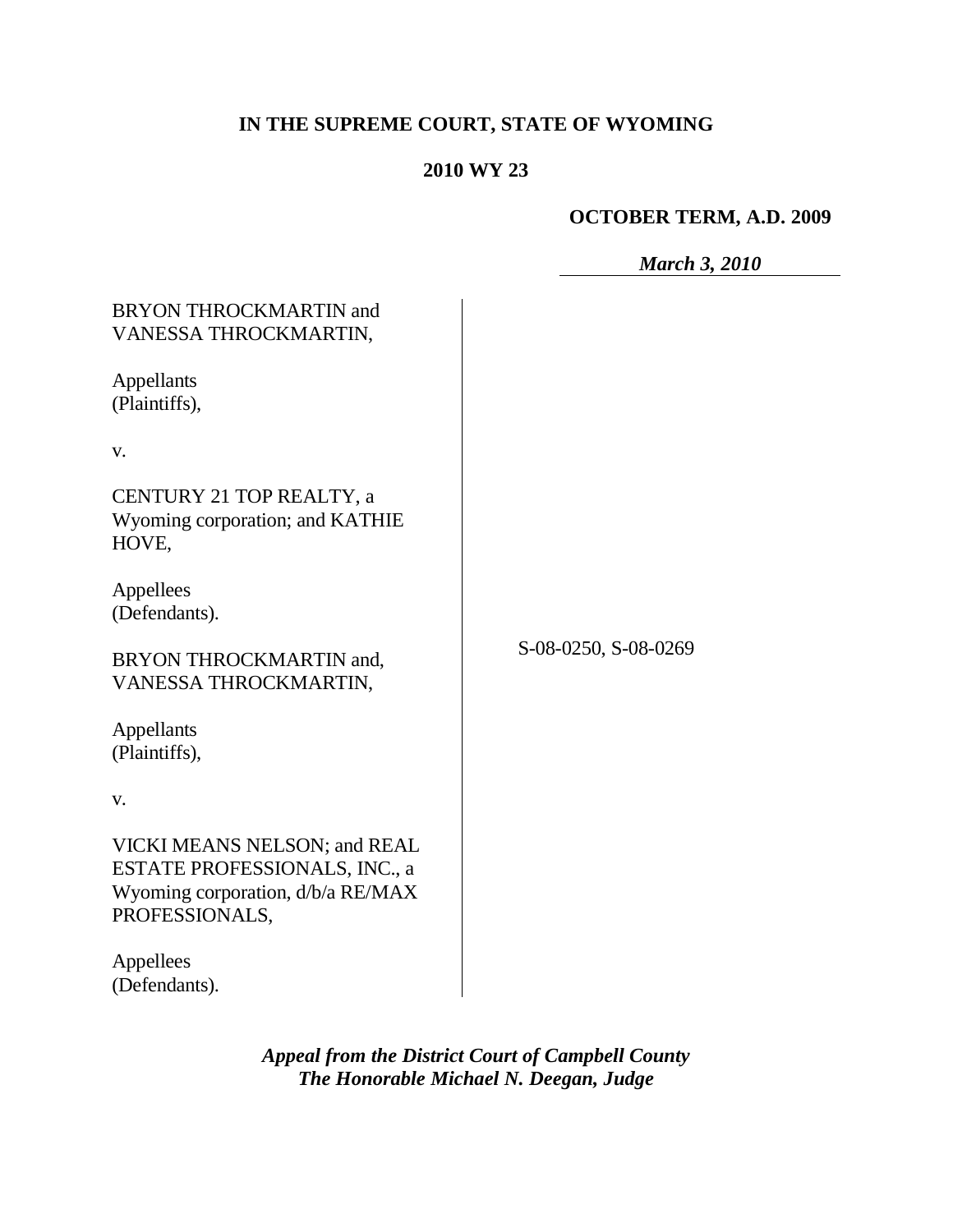### *Representing Appellants:*

Jessica Rutzick, Jackson, Wyoming; and John R. Vincent, Riverton, Wyoming. Argument by Ms. Rutzick.

#### *Representing Appellees:*

Billie L.M. Addleman, and Gary R. Scott, Hirst Applegate, LLP, Cheyenne, Wyoming, representing Century 21 Top Realty and Kathie Hove; and \*Phillip T. Willoughby, Casper, Wyoming; P. Craig Silva and Patrick J. Murphy of Williams, Porter, Day & Neville, P.C., Casper, Wyoming, representing Vicki Means Nelson and Real Estate Professionals, Inc., d/b/a Re/Max Professionals. Argument by Messrs. Addleman and Silva.

\*Order Allowing Withdrawal of Attorney entered on February 26, 2009.

*Before VOIGT, C.J., and GOLDEN, HILL, KITE, and BURKE, JJ.*

**NOTICE: This opinion is subject to formal revision before publication in Pacific Reporter Third. Readers are requested to notify the Clerk of the Supreme Court, Supreme Court Building, Cheyenne, Wyoming 82002, of any typographical or other formal errors so that correction may be made before final publication in the permanent volume.**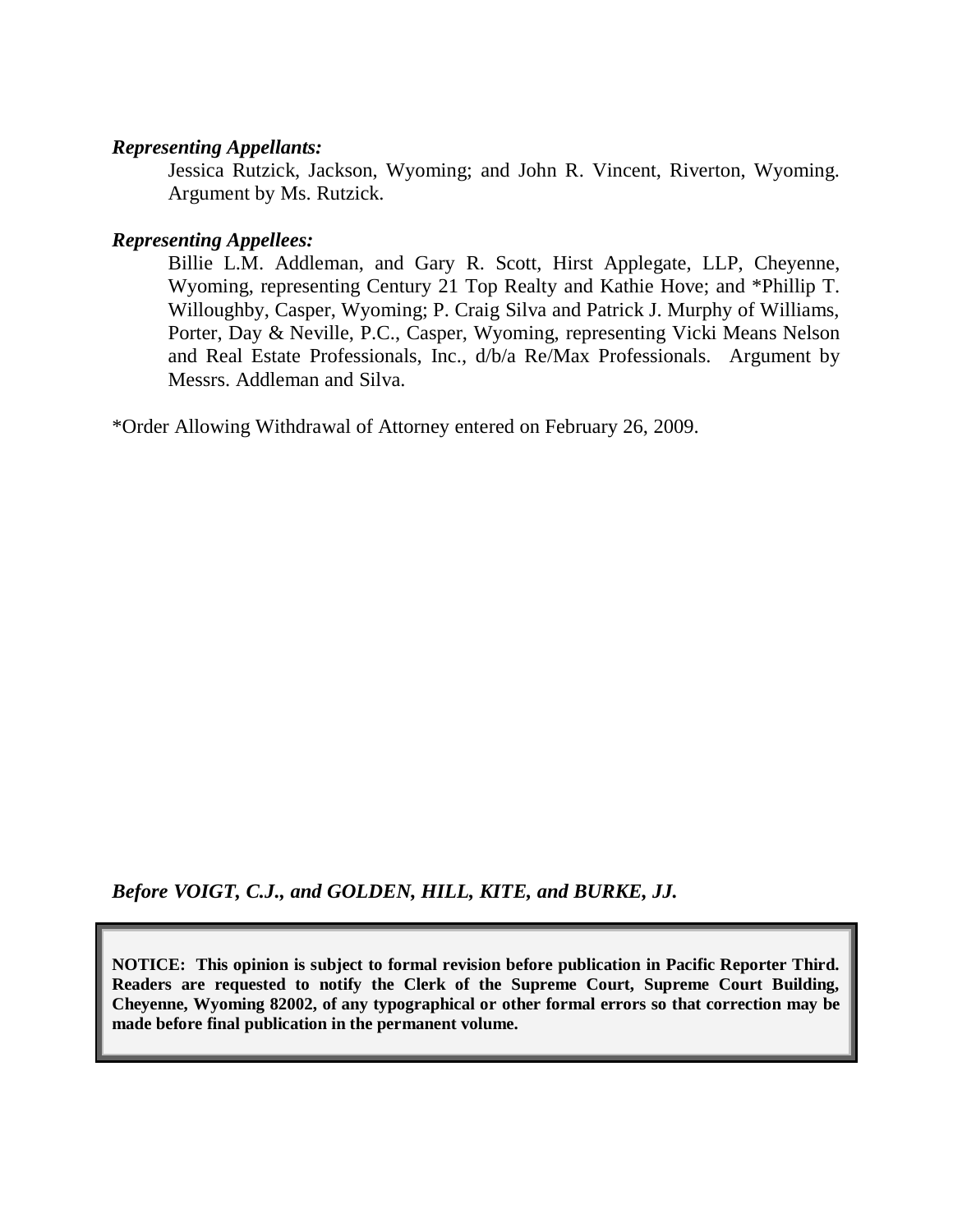## **HILL,** Justice.

[¶1] In November of 2005, Bryon and Vanessa Throckmartin purchased a house in Gillette. In August of 2006, they discovered that the basement of the house leaked very badly during significant rainfall, that the foundation had crumbled, and that the house was becoming uninhabitable. Eventually it was condemned by the City of Gillette in mid-2007 – a total loss for the Throckmartins. They filed suit naming two real estate firms (and their respective agents) as defendants, as well as the sellers of the home and the home inspection experts who inspected the home for the Throckmartins, prior to closing. The district court granted summary judgment in favor of the real estate firms and their agents in each of the captioned appeals. Other litigation remains pending in the district court with respect to the sellers and the inspection specialists.

[¶2] The Appellants in Case No. S-08-0250 are Bryon and Vanessa Throckmartin (Throckmartins). The Appellees are Century 21 TOP Realty (TOP) and Kathie Hove (Hove) (during proceedings below it was explained that Century 21 and TOP are no longer associated). TOP is a real estate brokerage firm and Hove is a sales representative and associate broker who worked for that firm. The Throckmartins claimed that Top Realty and Hove engaged in professional negligence, breached the contract between them, engaged in fraudulent concealment of defects in the home, and breached the duty of good faith and fair dealing implied in their contract and articulated in applicable statutes. Hove was a real estate agent who provided services to the Throckmartins in their endeavor to buy their first home.

[¶3] The Throckmartins are also the Appellants in Case No. S-08-0269. The Appellees are Vicki Means Nelson (Nelson) and Real Estate Professionals, Inc., d/b/a Re/Max Professionals (Re/Max). Nelson and Re/Max had listed for sale the home which is at issue in this case and another employee of Re/Max was the first to show the Throckmartins that home.

[¶4] We will affirm both of these cases.

# **ISSUES**

[¶5] In Case No. S-08-0250 the Throckmartins raise this issue:

Did the district court erroneously grant summary judgment in favor of Hove and Century 21 TOP Realty on [Throckmartins"] claims against them for professional negligence, breach of contract, breach of duty of good faith and fair dealing, and fraudulent concealment?

TOP and Hove restate the issues like this: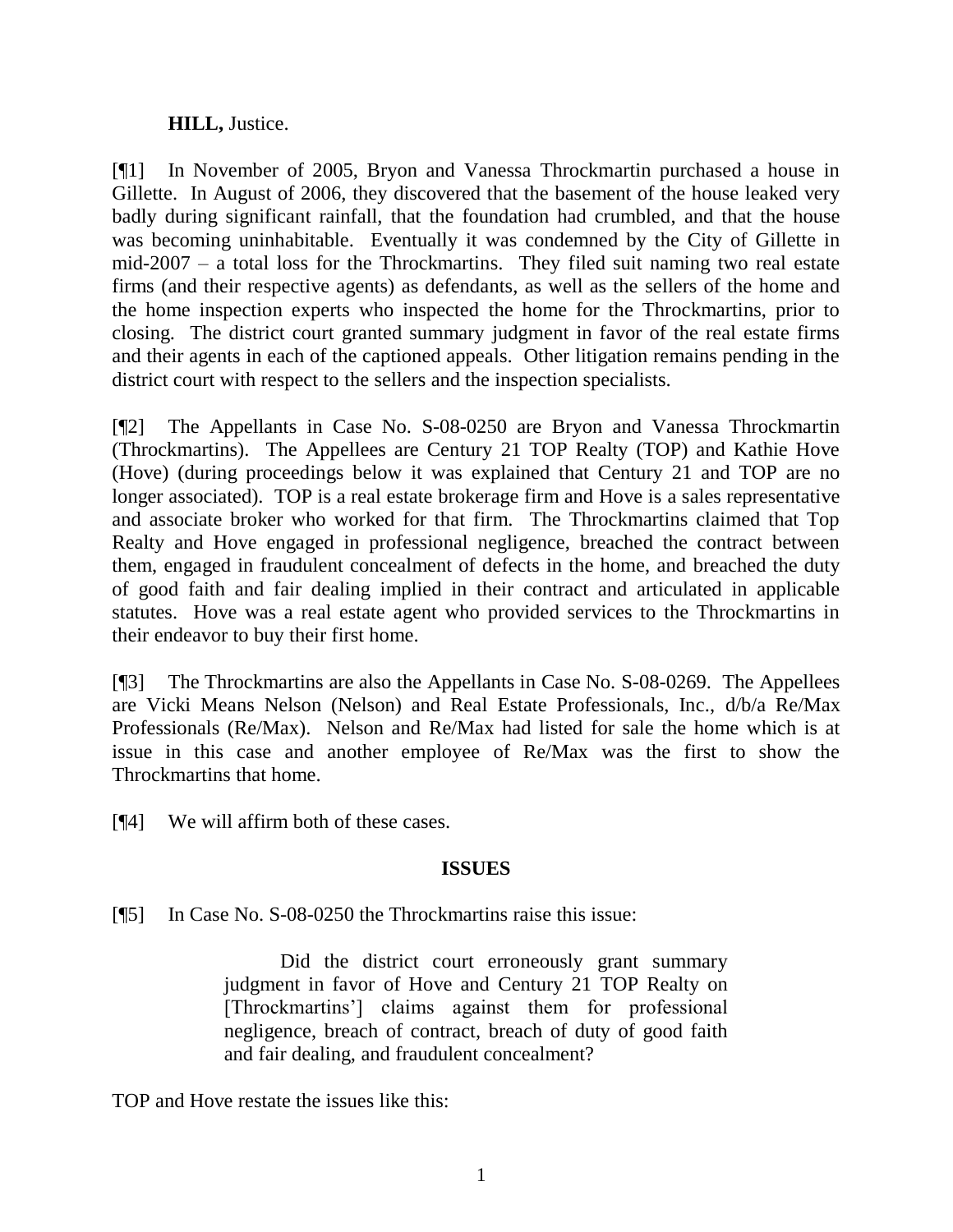1. Whether [Throckmartins] can now assert a claim for professional negligence not previously plead?

2. Did the district court correctly grant [TOP] and [Hove] summary judgment on [Throckmartins'] claim for breach of contract?

3. Did the district court correctly grant [TOP] and [Hove] summary judgment on [Throckmartins'] claim for breach of the duty of good faith and fair dealing?

4. Did the district court correctly grant [TOP] and [Hove] summary judgment on [Throckmartins'] claim for fraudulent concealment?

In their reply brief, the Throckmartins contend they did make a timely claim sounding in professional negligence, that real estate professionals must abide by professional standards other than those found in Wyo. Stat. Ann. §§ 33-28-301 through 33-28-311 (LexisNexis 2009), that the "intermediary" statute does not supersede the duty of care established in *Hulse v. First American Title Co. (Hulse I)*, 2001 WY 95, 33 P.3d 122 (Wyo. 2001), and *Hulse v. BHJ, Inc. (Hulse II)*, 2003 WY 75, ¶ 10, 71 P.3d 262, 268 (Wyo. 2003), and that a question of fact exists as to whether Hove breached the duties set forth in the Real Estate License Act.

[¶6] In Case No. S-08-0269, the Throckmartins challenge the district court's order granting summary judgment in favor of Nelson and Re/Max. Nelson was the listing/selling agent for the parcel of real estate at issue in this appeal. She worked for Re/Max. In the initial pleadings another Re/Max agent was also named as a defendant, Val Elliot. Elliot was eventually dismissed by stipulation of the parties, but her testimony affected the claims against Nelson and Re/Max, and we will recite portions of her testimony in our rendition of the circumstances that must be considered in resolving this case. The home the Throckmartins purchased was listed with Re/Max, by the sellers. The issue raised in this appeal is simply stated to be:

> Did the district court erroneously grant summary judgment in favor of [Nelson] and [Re/Max] on [Throckmartins"] claims against them for professional negligence, breach of contract, breach of the duty of good faith and fair dealing, and fraudulent concealment?

In response, Nelson and Re/Max provide this statement of the issues: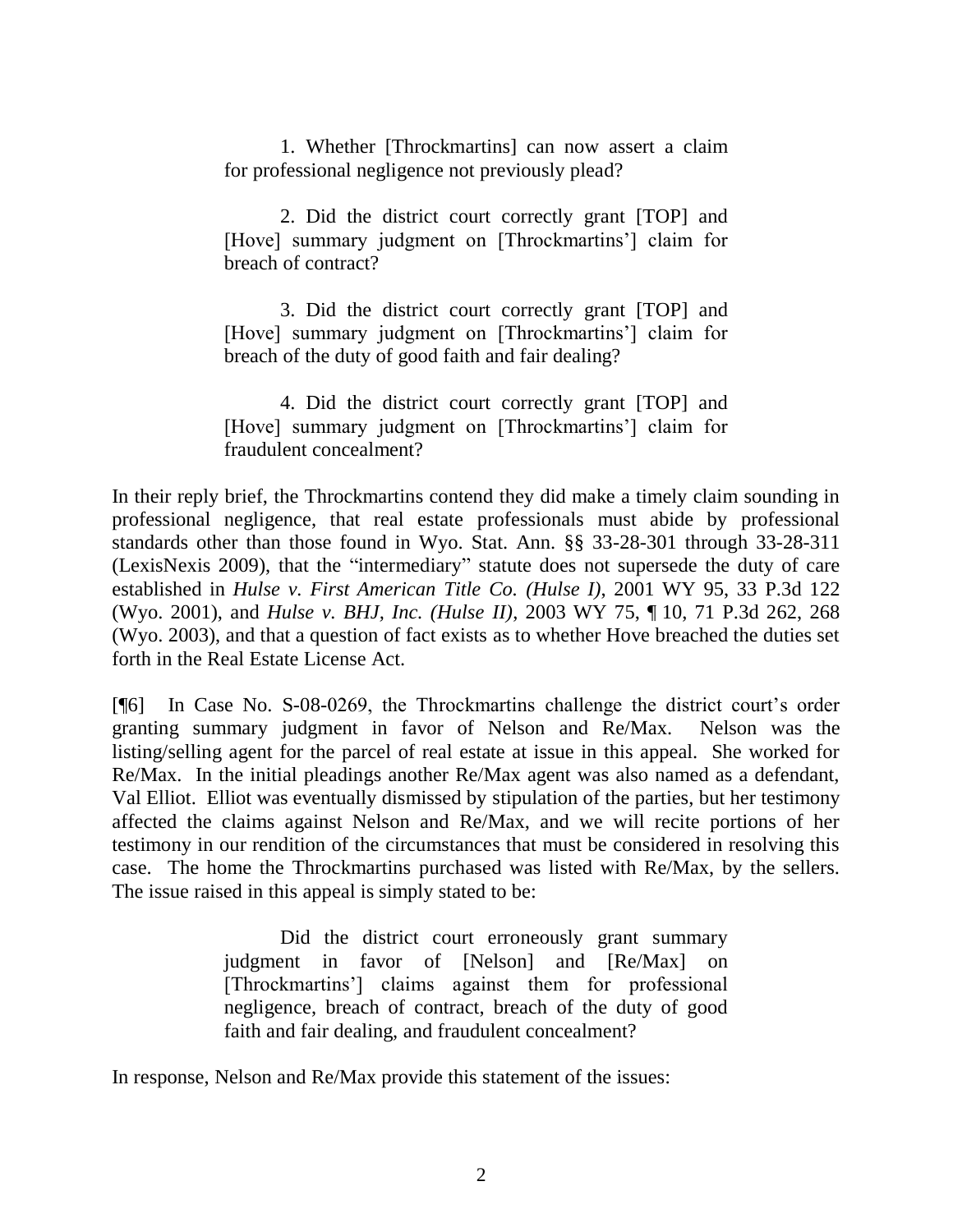The district court properly granted summary judgment in favor of [Nelson] and [Re/Max] because there were no genuine issues of material fact and [Nelson] and [Re/Max] were entitled to judgment as a matter of law.

[A.] Issue regarding contract:

The district court properly found that there were no genuine issues of material fact and there was no contract between Throckmartins and [Nelson] as a matter of law.

[B.] Issue regarding disclosure:

The district court properly found that there were no genuine issues of material fact and there was no violation of Wyo. Stat. Ann. § 33-28-111 as a matter of law.

[C.] Issue regarding malpractice:

Throckmartins improperly raised on appeal for the first time a claim for real estate malpractice/negligence.

[D.] Issue regarding breach of covenant:

The district court properly found that there were no genuine issues of material fact and as a matter of law, there was no contract and because there was no contract there could be no breach of the covenant of good faith and fair dealing.

The Throckmartins assert in their reply brief that they did make a timely claim for professional negligence against Nelson and Re/Max, that there are genuine issues of material fact as to whether Nelson and Re/Max breached their duties to the Throckmartins, and that the provisions of § 33-28-303 are only the minimal standards by which realtors must abide.

# **FACTS AND PROCEEDINGS**

[¶7] The Throckmartins were referred to Hove by a real estate finance company employee when they first began looking to buy a home in the late summer of 2005. Hove showed the Throckmartins several new construction homes that qualified for the sort of Wyoming Community Development Authority (WCDA) loan the Throckmartins were seeking at that time. Those houses were under construction but not yet finished. Later, when Mrs. Throckmartin became employed, they qualified for different sorts of financing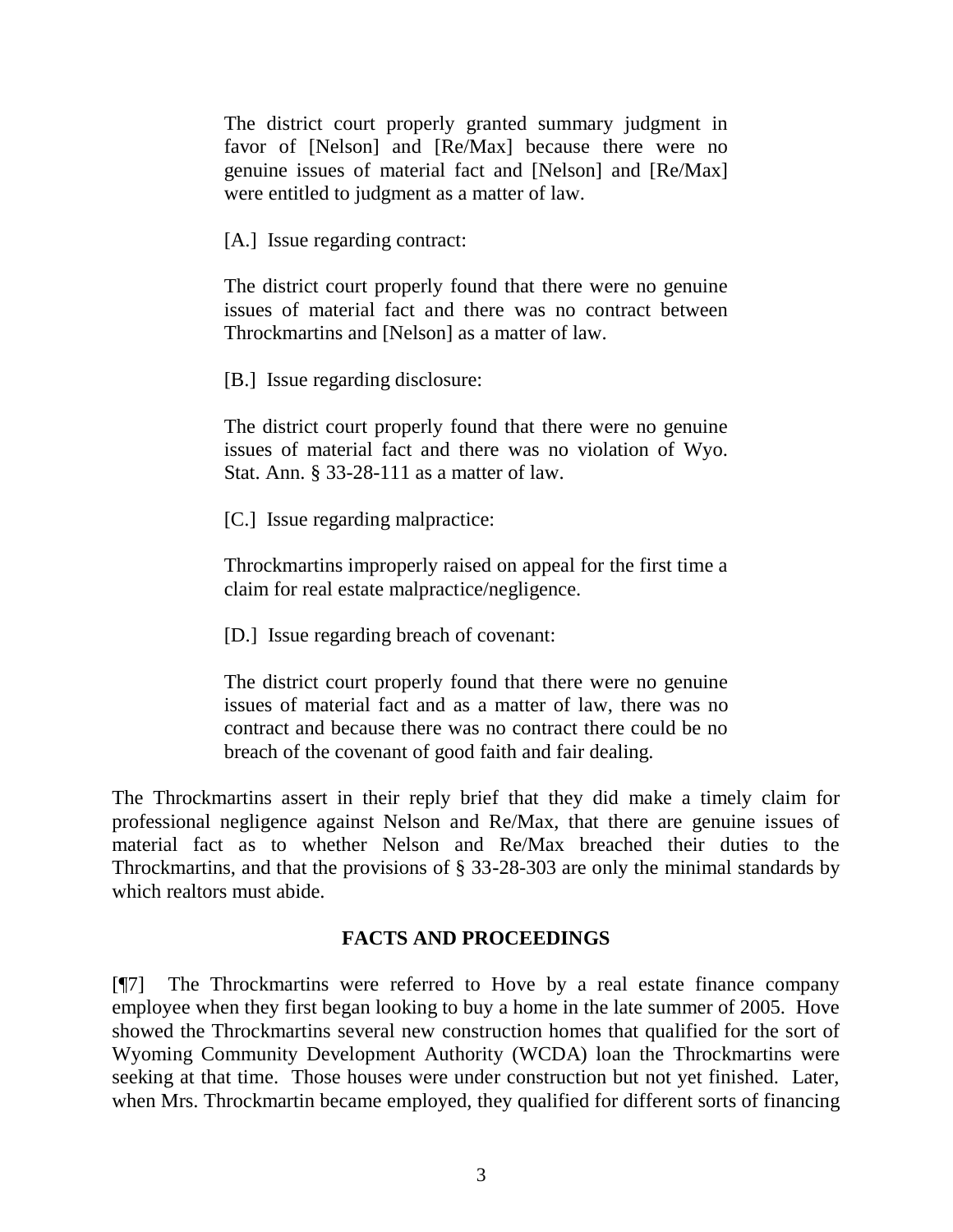(other than WCDA first-time home owner loans), as well as for a larger loan (up to \$175,000.00, which was the selling price of the home they eventually purchased).

[¶8] The Throckmartins spotted a home they fancied which was offered for sale through Re/Max. They sought out a different real estate agent who worked for Re/Max, not realizing that that was not the usual way of utilizing the services of a real estate agent. However, no problems arose from the inclusion of that secondary real estate professional, other than that Hove did not show the Throckmartins the home that they were intent on buying. Instead it was shown to them by a Re/Max agent. Hove first saw the house on October 24, 2005, when she went over to that house (at the Throckmartins' request) to admit the home inspectors engaged by the Throckmartins. A property condition statement covering that property had been provided to Hove, and in turn to the Throckmartins. That condition statement revealed that there were problems with basement walls, but Mr. Throckmartin had discussed that directly with the seller and was apparently satisfied with the explanation provided. The Throckmartins asked Hove to find a home inspector for them (because they did not have the time to do so themselves), and Hove proceeded to seek out a suitable inspector. Hove contacted inspectors until she found one who was able to do the inspection in a manner that satisfied the Throckmartins" time lines. A copy of the property condition statement was not provided to the inspector by Hove or by the Throckmartins. The Throckmartins were very excited about the house and wanted to buy it very quickly.

[¶9] Val Elliot worked with Nelson at Re/Max. She recalled the Throckmartins coming into her office and asking to view the house they ultimately purchased. She related that at that time the real estate market in Gillette was very fast-paced and properties, especially those in that price range, did not stay on the market very long and there were not very many of them available for sale. She showed the Throckmartins only that one property and the owners of the house happened to be present at the time of that showing. Elliot felt that the Throckmartins made an "impulse" decision to purchase the house on the spot. Although Elliot had not seen the sellers" disclosure statement, she had some concerns about the house because the roof looked "worn." Since the sellers were present when they looked at the house, Mr. Throckmartin talked with one of the owners, Nathan Neether, about the condition of the house. The sellers were there because they were in the process of moving out and cleaning/fixing up the house. Elliot did not talk to the owners of the house. The Throckmartins followed Elliot"s advice to the extent that they did not make an offer that same day. Once Elliot found out that Hove was the Throckmartins" agent, she did not continue to participate in the sales process, although she did share in the commission for the sale.

[¶10] Mr. Throckmartin"s deposition reveals that they first took note of the disputed property in July of 2005, and looked at it for the first time in late July or early August. He contacted Re/Max directly rather than working with Hove. Once he understood that he needed to work with Hove, who would in turn work with Re/Max, that's what was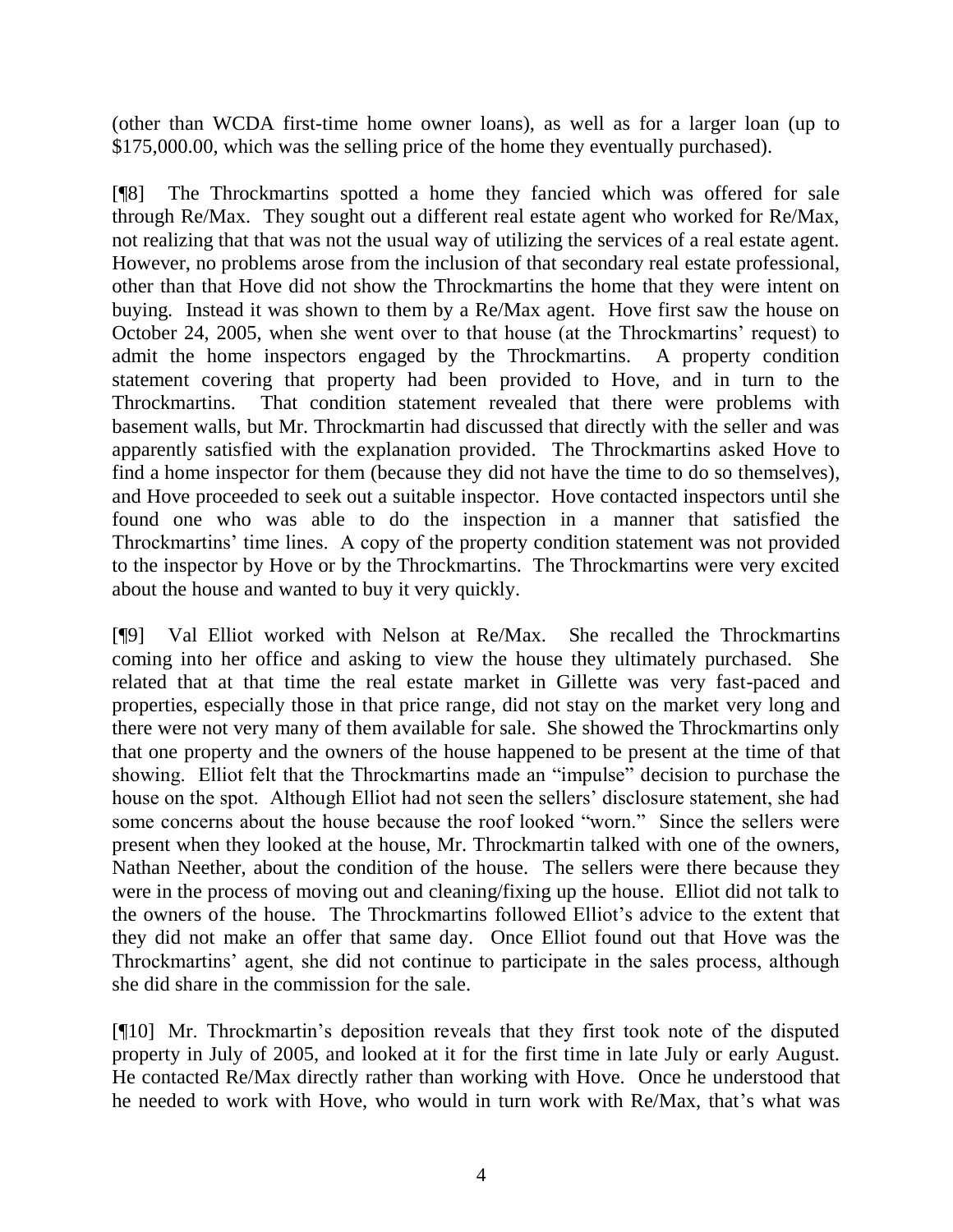done. The Throckmartins decided immediately that they wanted the house, but they had to wait for the processing of the paperwork before an actual offer was made. A few weeks after the Throckmartins took their initial look at the house, they went back and looked again after the owners had moved out. They arranged for an inspection of the house before making their purchase. The Throckmartins made their offer to purchase the disputed house on October 14, 2005. The seller"s property condition disclosure statement was made available to the Throckmartins. They closed on the property on November 30, 2005, and moved in shortly thereafter. Mr. Throckmartin"s testimony was to the effect that both Hove and Nelson should have known about the poor condition of the house, but based that only on the circumstance that they were in the real estate business and they should know about the condition of houses they are selling. He eventually conceded he had no personal information or knowledge that either Hove or Nelson actually knew about the defects in the house at issue. Mr. Throckmartin then enumerated the problems that came to light beginning in August of 2006, and ending with the condemnation of the house in 2007.

[¶11] Testimony from Hove indicated that the builder of the home lived in it in the period of approximately 1969-70, and from this it was deduced that it was built in the 1960"s. The home"s basement walls were constructed of non-reinforced cement blocks and showed considerable signs of bowing. Similar homes constructed by the same builder and located in the same neighborhood had experienced some similar foundation problems. The house the Throckmartins purchased had been inspected in 2002 and that inspection resulted in a report that some of the basement walls were not structurally stable, although the condition of most of the basement walls could not be determined because they were covered with paneling. That report also concluded that the house was not suitable for occupation as a residence. The owners from whom the Throckmartins" made their purchase had bought the home "as is" and without having inspections done. An inspector who was familiar with the area where the Throckmartins' home was located indicated that he had inspected about 25 homes in that area that had problems similar to those experienced by the Throckmartins.

### **STANDARD OF REVIEW**

[¶12] Both cases were resolved by summary judgment pursuant to W.R.C.P. 56. In *Loredo v. Solvay America, Inc.*, 2009 WY 93, ¶ 10, 212 P.3d 614, 618-19 (Wyo. 2009) (quoting *Hatton v. Energy Elec. Co.*, 2006 WY 151, ¶¶ 8-9, 148 P.3d 8, 12-13 (Wyo.2006)), we summarized the generally applicable standard of review:

> We evaluate the propriety of a summary judgment by employing the same standards and using the same materials as the district court. *Cook v. Shoshone First Bank*, 2006 WY 13, ¶ 11, 126 P.3d 886, 889 (Wyo.2006). Thus, our review is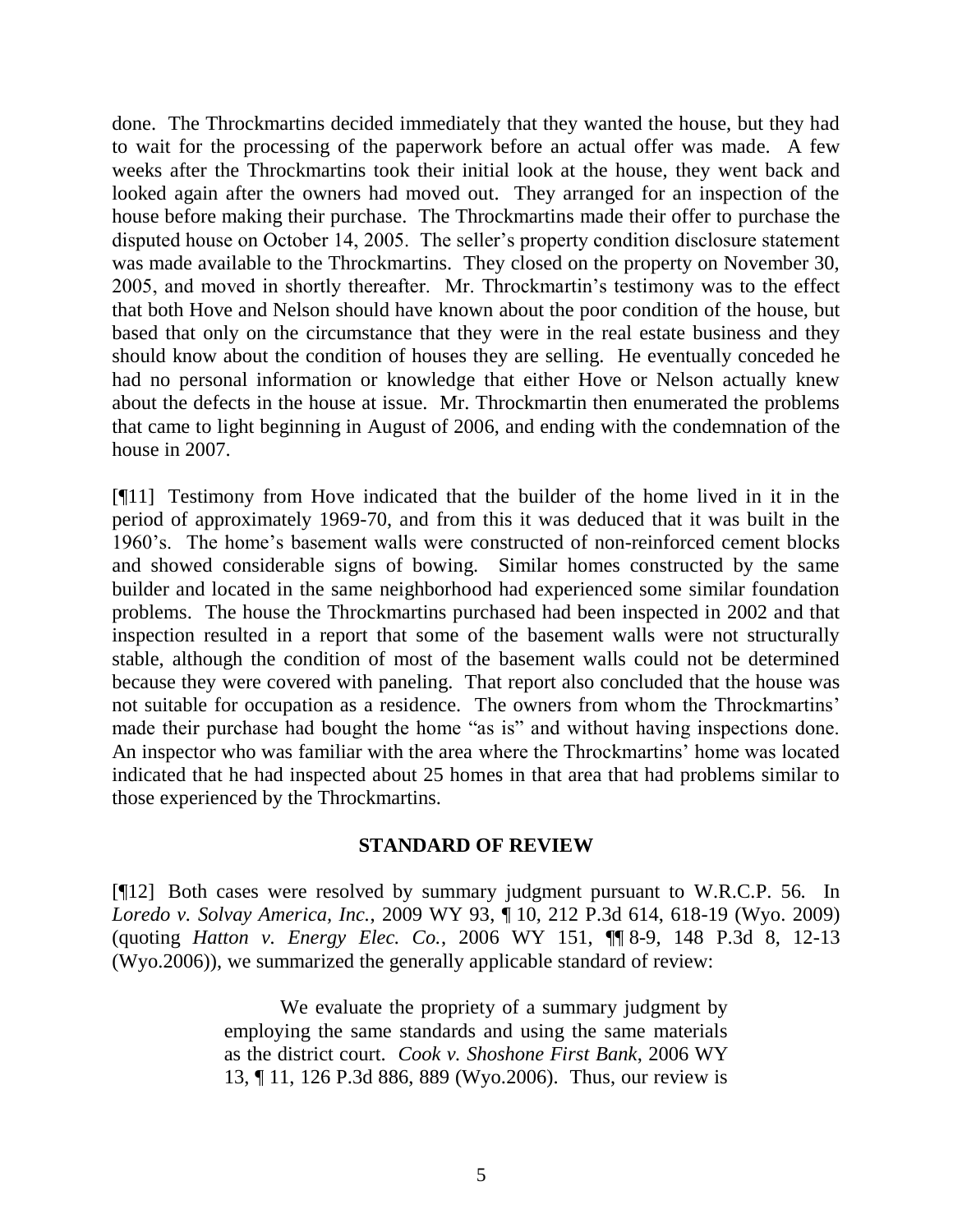plenary. *Birt v. Wells Fargo Home Mortg., Inc.*, 2003 WY 102, ¶ 7, 75 P.3d 640, 647 (Wyo.2003).

Wyo. R. Civ. P. 56 governs summary judgments. A summary judgment is appropriate when there are no genuine issues of material fact and the moving party is entitled to judgment as a matter of law. W.R.C.P. 56(c). When reviewing a summary judgment, we consider the record in the perspective most favorable to the party opposing the motion and give that party the benefit of all favorable inferences which may be fairly drawn from the record. We review questions of law de novo without giving any deference to the district court's determinations.

*Cathcart v. State Farm Mut. Auto. Ins. Co.*, 2005 WY 154, ¶ 11, 123 P.3d 579, 586 (Wyo.2005), quoting *Baker v. Ayres and Baker Pole and Post, Inc.*, 2005 WY 97, ¶ 14, 117 P.3d 1234, 1239 (Wyo.2005).

"A genuine issue of material fact exists when a disputed fact, if it were proven, would establish or refute an essential element of a cause of action or a defense that the parties have asserted." *Christensen v. Carbon County*, 2004 WY 135, ¶ 8, 100 P.3d 411, 413 (Wyo.2004) (quoting *Metz Beverage Co. v. Wyoming Beverages, Inc.*, 2002 WY 21, ¶ 9, 39 P.3d 1051, 1055 (Wyo.2002)). The party requesting a summary judgment bears the initial burden of establishing a prima facie case for summary judgment. If he carries his burden, "the party who is opposing the motion for summary judgment must present specific facts to demonstrate that a genuine issue of material fact exists." *Id.* We have explained the duties of the party opposing a motion for summary judgment as follows:

"After a movant has adequately supported the motion for summary judgment, the opposing party must come forward with competent evidence admissible at trial showing there are genuine issues of material fact. The opposing party must affirmatively set forth material, specific facts in opposition to a motion for summary judgment, and cannot rely only upon allegations and pleadings ..., and conclusory statements or mere opinions are insufficient to satisfy the opposing party's burden."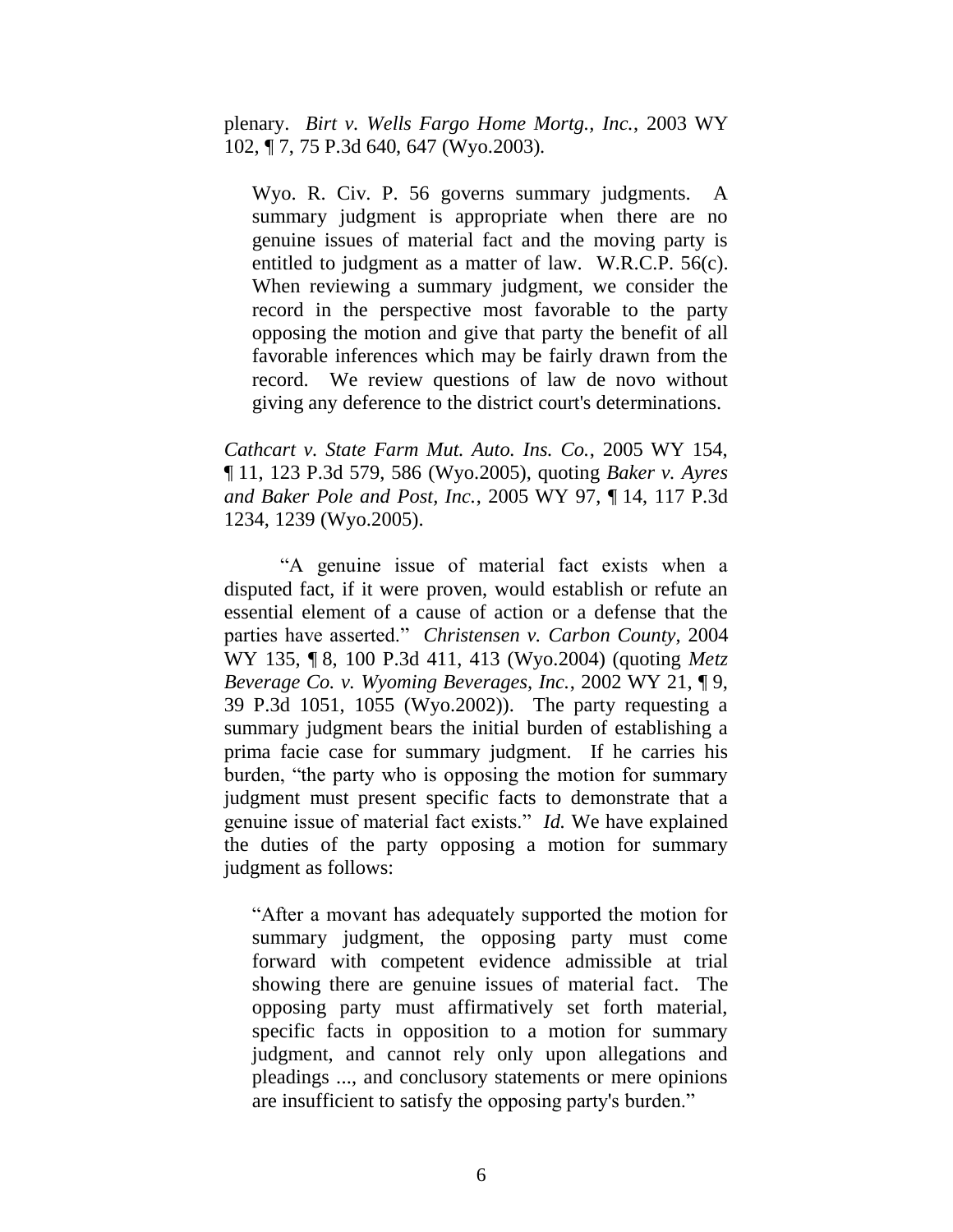The evidence opposing a prima facie case on a motion for summary judgment "must be competent and admissible, lest the rule permitting summary judgments be entirely eviscerated by plaintiffs proceeding to trial on the basis of mere conjecture or wishful speculation." Speculation, conjecture, the suggestion of a possibility, guesses, or even probability, are insufficient to establish an issue of material fact. *Cook*, ¶ 12, 126 P.3d at 890, quoting *Jones v. Schabron*, 2005 WY 65, pp 9-11, 113 P.3d 34, 37 (Wyo.2005).

#### **DISCUSSION**

[¶13] In the circumstances presented here, the applicable law is quite difficult to parse. Mr. Neether and Ms. Neether-Oedekoven were trying to sell a house. The applicable statute has this to say about "seller:" "'Seller' means a person who is attempting to sell or exchange real property and includes landlords as that term is commonly used in the rental, leasing or management of real property[.]"  $\S$  33-28-301(a)(vi). "Seller's agent' means a licensee who is authorized to represent and act for the seller in a real estate transaction[.]" § 33-28-301(a)(vii).

[¶14] Wyo. Stat. Ann. § 33-28-302 describes the relationships between licensees and the public:

> (a) **A broker shall not be required to offer or engage in more than one (1) of the brokerage relationships**. When engaged in any of the activities enumerated in W.S. 33-28-102(a)(iii), a licensee may act in any real estate transaction as an agent or intermediary or may work with the seller or buyer as a customer. The licensee's duties and obligations arising from that relationship shall be disclosed to the seller or buyer pursuant to this article.

> (b) When engaged in any of the activities enumerated in W.S. 33-28-102(a)(iii), a licensee may act as an agent only pursuant to a written agreement with the seller or buyer which discloses the duties and responsibilities set forth in W.S. 33- 28-303 or 33-28-304.

> (c) When engaged in any of the activities enumerated in W.S. 33-28-102(a)(iii), a licensee may act as a subagent with the duties and responsibilities set forth in W.S. 33-28-  $303(g)$ , only pursuant to a written agreement between the seller and the seller's agent authorizing an offer of subagency to other brokers, or as an intermediary with the seller or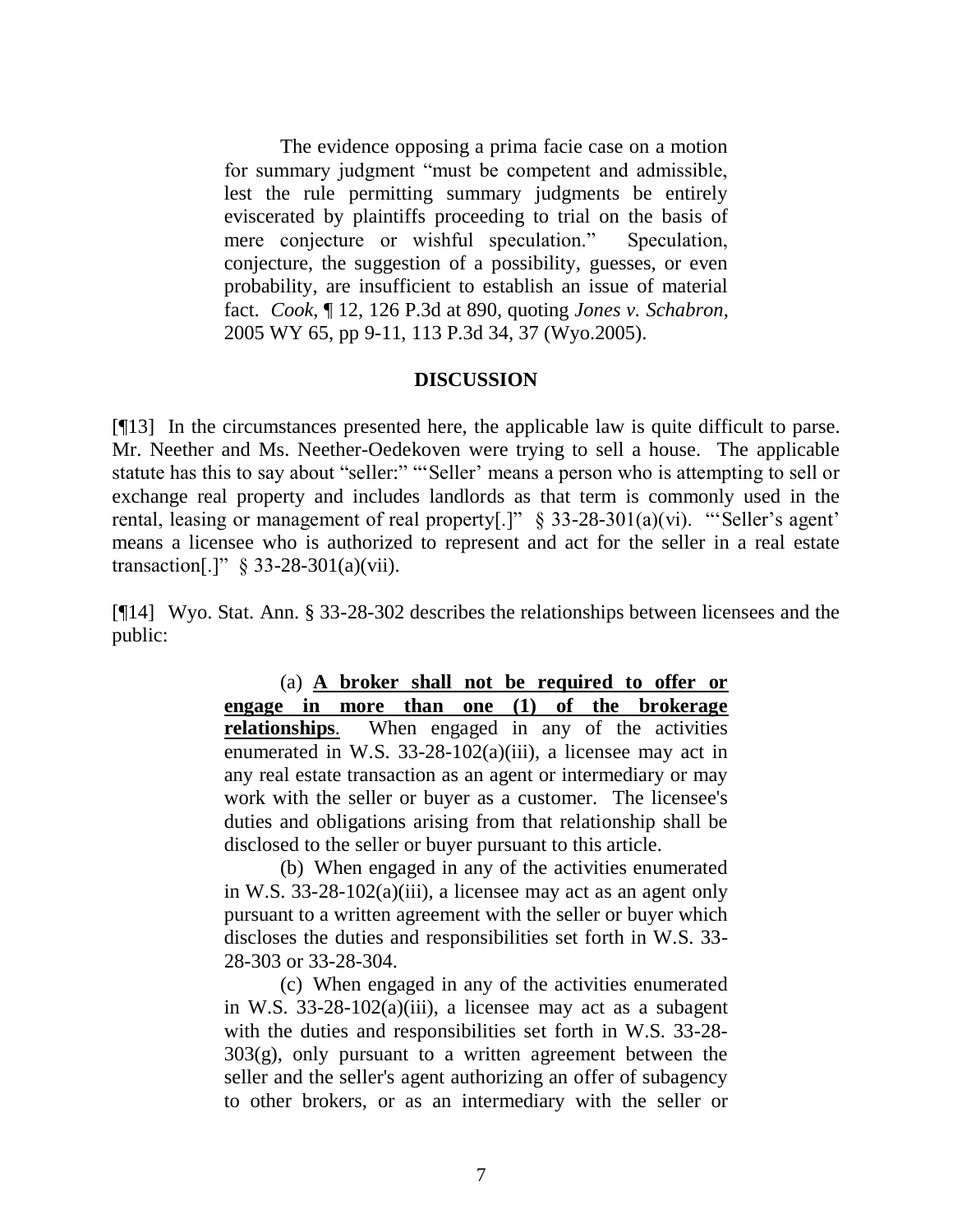buyer, which written agreement discloses the duties and responsibilities set forth in W.S. 33-28-305.

(d) Repealed by Laws 2009, ch. 20, § 3.

(e) A licensee may work with a single party in separate transactions pursuant to different relationships, including selling one (1) property as a seller's agent and working with that seller in buying another property as an intermediary or buyer's agent or subagent, if the licensee complies with this article in establishing a separate relationship in writing for each transaction.

(f) A licensee may complete real estate forms and shall explain to the parties the effects thereof if the licensee is performing the activities enumerated or referred to in W.S.  $33-28-102(a)(iii)$  in the transaction in which the forms are to be used.

# (g) **Every contract, duty or relationship within this article, including intermediary or customer relationships, imposes an obligation of good faith and fair dealing in its performance or enforcement**.

(h) If a real estate brokerage firm has more than one (1) licensee, the responsible broker and any licensee associated with or engaged by that responsible broker may be designated to work with the seller or the buyer as a designated agent. For an in-house real estate transaction, the designated agent shall be:

(i) A broker;

(ii) An associate broker; or

(iii) A salesman under the direct supervision of a broker, and the broker is not:

(A) A party to the real estate transaction;

or

### (B) A transaction manager.

(j) Licensees employed or engaged by the same responsible broker may be designated agents for different buyers or sellers in the same transaction. If the responsible broker is representing a buyer or a seller in an in-house transaction, the responsible broker shall immediately appoint a transaction manager. The simultaneous designations shall not constitute dual agency or require the responsible broker or licensee to act as an intermediary unless otherwise required by this article. A responsible broker or transaction manager shall have access to all necessary information but shall be prohibited from sharing any confidential information of any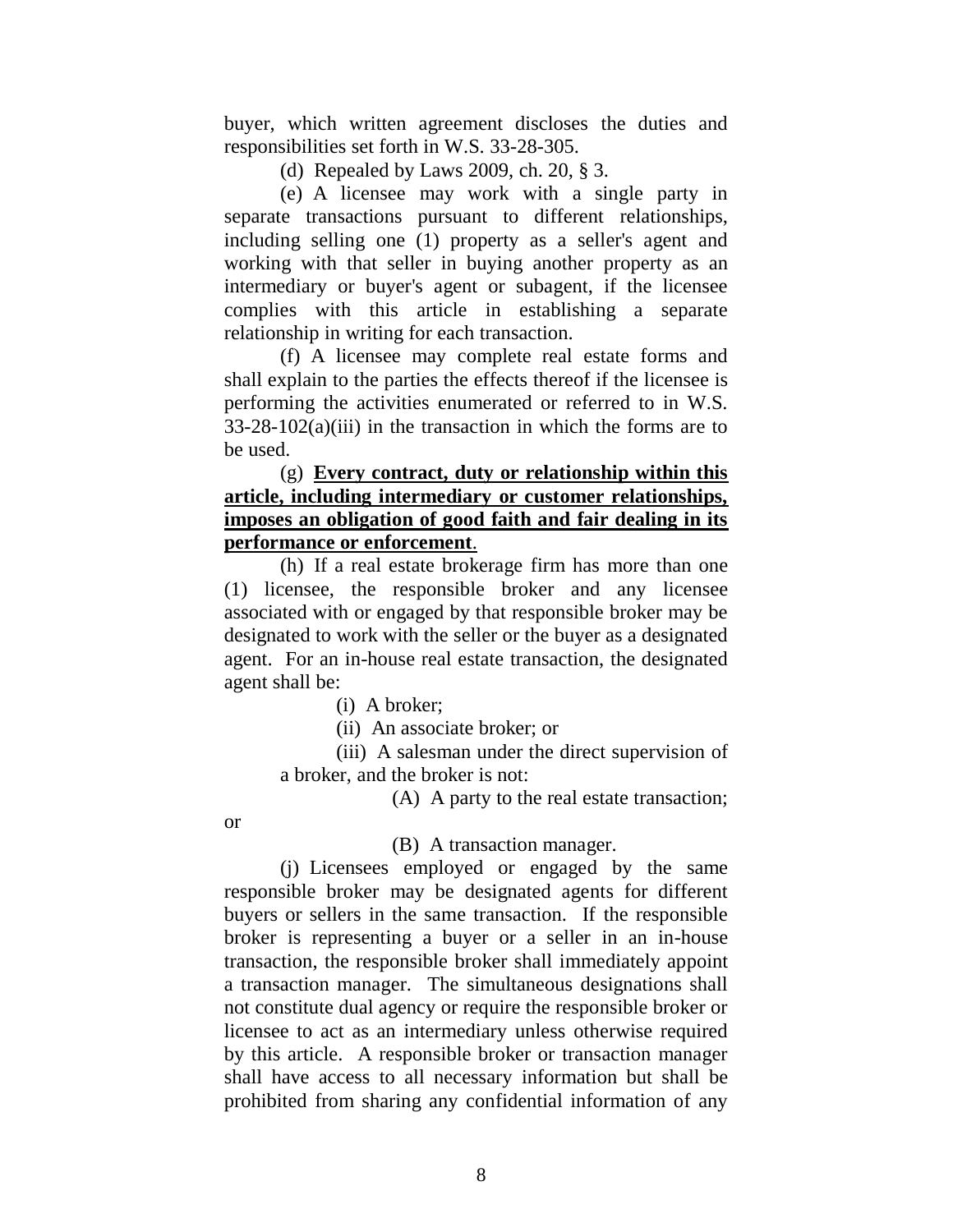party to the transaction that the broker or manager may learn in the process of supervising the licensees or the transaction.

(k) A licensee may work as an agent for the seller treating the buyer as a customer or as an agent for the buyer treating the seller as a customer but not as an agent for both the seller and the buyer. A licensee may be designated to work as an intermediary for both the seller and the buyer in the same transaction. The applicable designated relationship shall be disclosed in writing to the seller and buyer at the earliest reasonable opportunity. A designated agent is not precluded from working with a buyer or seller in a real estate transaction solely because the agent was precluded from representing that person in an earlier separate real estate transaction.

(m) No seller or buyer shall be vicariously liable for an agent's acts or omissions that have not been approved, directed or ratified by the seller or buyer.

(n) Nothing in this section shall be construed to limit the responsible broker's responsibility to supervise licensees associated with the broker or firm or to shield the broker from vicarious liability.

# (o) **A licensee shall not establish dual agency with any seller or buyer**.

(p) A customer relationship shall exist between a licensee and any party to a real estate transaction unless a single agency or intermediary relationship is established through a written agreement between the licensee and the party or parties. When a buyer or seller is represented by another licensee, a licensee may work with the other buyer or seller as a customer, having no written agreement, agency or intermediary relationship with either party. **A licensee shall not owe any duty of confidentiality to a customer**.

(q) Proprietary ownership interest of listings shall be vested in the responsible broker. [Emphasis added.]

[¶15] The Throckmartins were buyers as that term is commonly understood: ""Buyer" means a person attempting to purchase or exchange real property and includes tenants as that term is commonly used in the rental, leasing or management of real property[.]" § 33-28-301(a)(ii). ""Buyer"s agent" means a licensee who is authorized to represent and act for the buyer in a real estate transaction[.]"  $\S$  33-28-301(a)(iii).

[¶16] The duties and obligations of a "seller"s agent engaged by seller," are set out in § 33-28-303: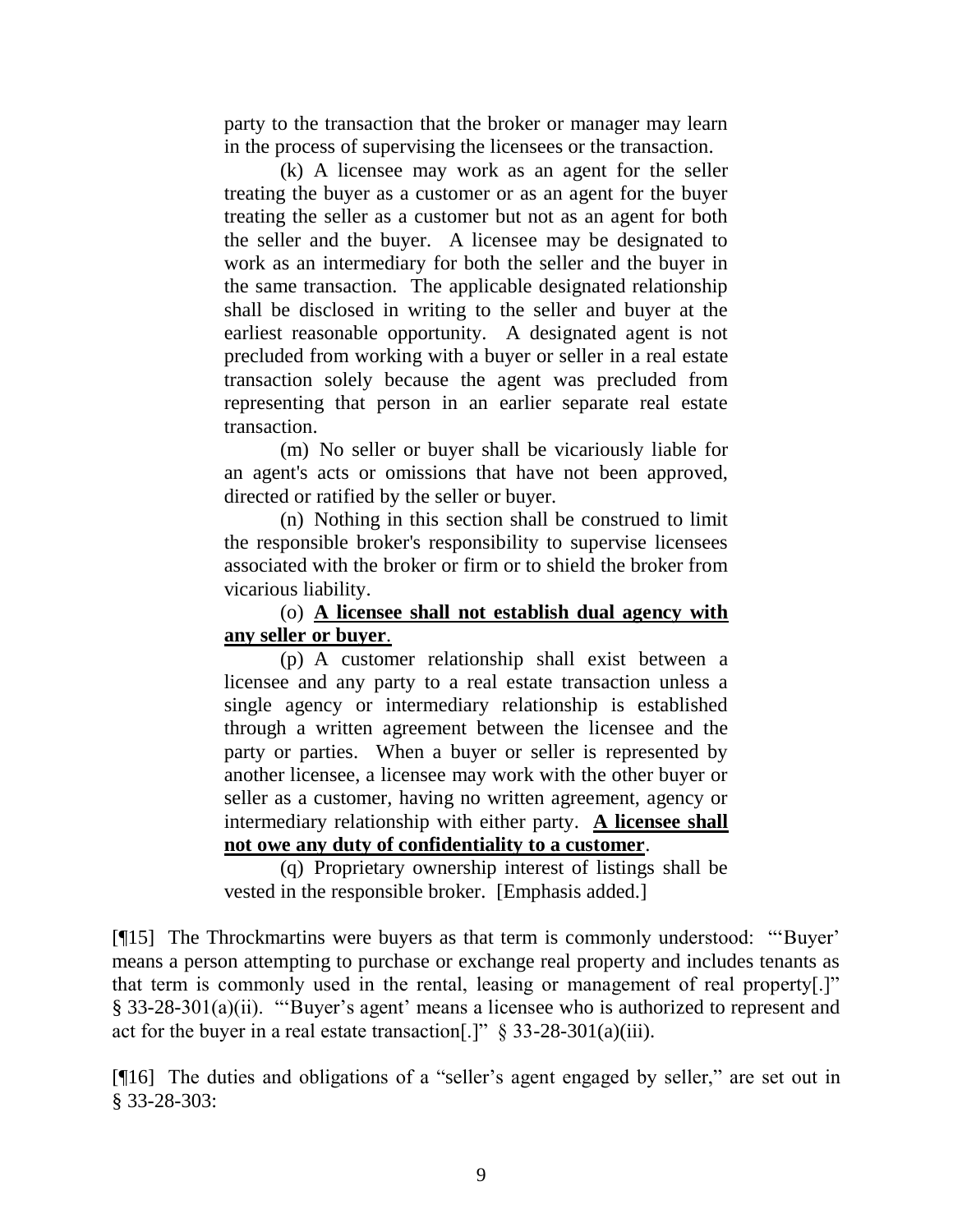(a) A licensee engaged by a seller to act as a seller's agent has the following duties and obligations:

> (i) To perform the terms of the written agreement made with the seller;

(ii) To exercise reasonable skill and care for the seller;

> (iii) To promote the interests of the seller with the utmost good faith, loyalty and fidelity, including:

> > (A) To seek a price and terms which are acceptable to the seller, except that the licensee shall not be obligated to seek additional offers to purchase the property while the property is subject to a contract for sale;

> > (B) To present all offers to and from the seller in a timely manner regardless of whether the property is subject to a contract for sale;

> > (C) To disclose to the seller adverse material facts actually known by the licensee;

> > (D) To counsel the seller as to any material benefits or risks of a transaction which are actually known by the licensee;

> > (E) To advise the seller to obtain expert advice as to material matters about which the licensee knows but the specifics of which are beyond the expertise of the licensee;

> > (F) To account in a timely manner for all money and property received; and

> > (G) To inform the seller that the seller may be vicariously liable for the acts of the seller's agent or seller's subagent that are approved, directed or ratified by the seller.

(iv) To comply with all requirements of this article; and

(v) To comply with any applicable federal, state or local laws, rules, regulations or ordinances.

(b) The following information shall not be disclosed by a licensee acting as a seller's agent without the informed consent of the seller:

> (i) That a seller is willing to accept less than the asking price for the property;

> (ii) What the motivating factors are for the party selling the property;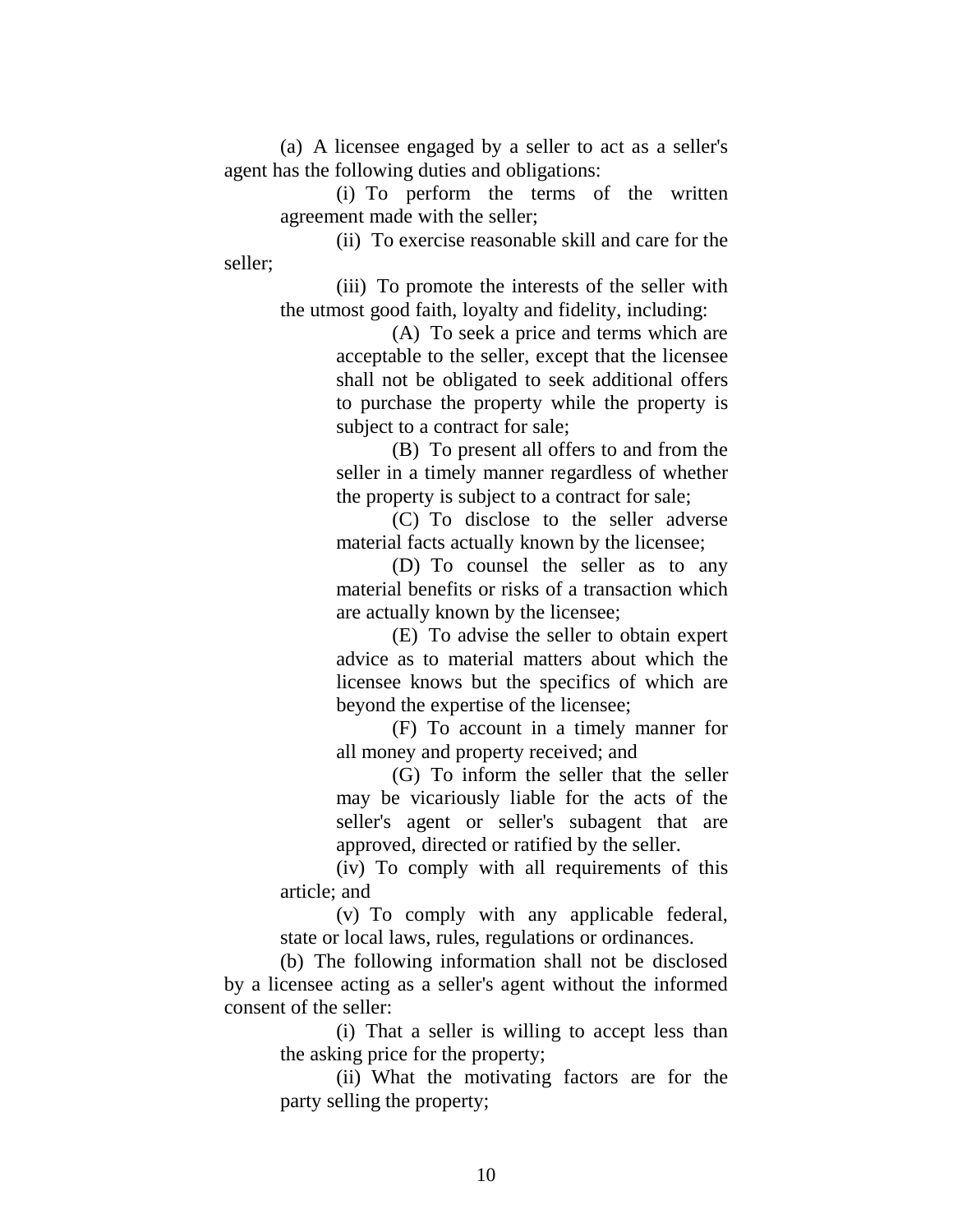(iii) That the seller will agree to financing terms other than those offered;

(iv) Any material information about the seller unless disclosure is required by law or failure to disclose the information would constitute fraud or dishonest dealing.

(c) **A licensee acting as a seller's agent owes no duty or obligation to the buyer, except that a licensee shall disclose to any prospective buyer all adverse material facts actually known by the licensee. The adverse material facts may include adverse material facts pertaining to the title and the physical condition of the property, any material defects in the property and any environmental hazards affecting the property which are required by law to be disclosed. The licensee acting as a seller's agent shall not perpetuate a material misrepresentation of the seller which the licensee knows or should know is false.**

**(d) A seller's agent owes no duty to conduct an independent inspection of the property for the benefit of the buyer and owes no duty to independently verify the accuracy or completeness of any statement made by the seller or any independent inspector**.

(e) A seller's agent may show alternative properties not owned by the seller to prospective buyers and may list competing properties for sale and not be deemed to have breached any duty or obligation to the seller.

(f) A seller may agree in writing with a seller's agent to extend an offer of subagency to other brokers to cooperate in selling the property.

(g) Any broker acting as a subagent on the seller's behalf shall have the obligations and responsibilities set forth in subsections (a) through (e) of this section. [Emphasis added.]

[¶17] An "agent engaged by buyer," has these duties and obligations according to § 33- 28-304:

> (a) A licensee engaged by a buyer to act as a buyer's agent shall have the following duties and obligations:

(i) To perform the terms of the written agreement made with the buyer;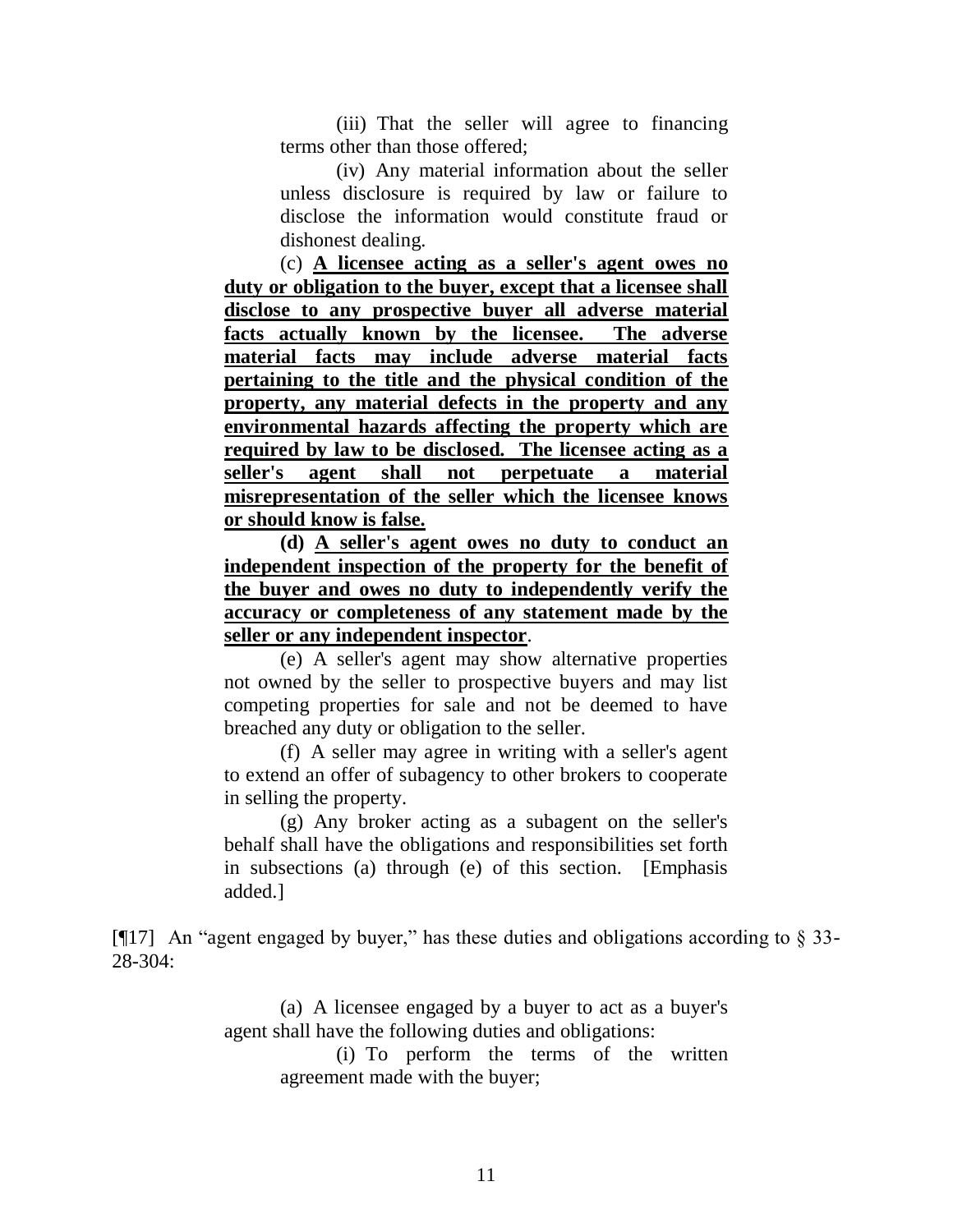(ii) To exercise reasonable skill and care for the buyer;

(iii) To promote the interests of the buyer with the utmost good faith, loyalty and fidelity, including:

> (A) To seek a price and terms which are acceptable to the buyer, except that the licensee shall not be obligated to seek other properties while the buyer is a party to a contract to purchase property;

> (B) To present all offers to and from the buyer in a timely manner regardless of whether the buyer is already a party to a contract to purchase property;

> (C) **To disclose to the buyer adverse material facts actually known by the licensee**;

> (D) To counsel the buyer as to any material benefits or risks of a transaction which are actually known by the licensee;

> (E) To advise the buyer to obtain expert advice as to material matters about which the licensee knows but the specifics of which are beyond the expertise of the licensee;

> (F) To account in a timely manner for all money and property received; and

> (G) To inform the buyer that the buyer may be vicariously liable for the acts of the buyer's agent that are approved, directed or ratified by the buyer.

(iv) To comply with all requirements of this article; and

(v) To comply with any applicable federal, state or local laws, rules, regulations or ordinances.

(b) The following information shall not be disclosed by a licensee acting as a buyer's agent without the informed consent of the buyer:

> (i) That a buyer is willing to pay more than the purchase price for the property;

> (ii) What the motivating factors are for the party buying the property;

> (iii) That the buyer will agree to financing terms other than those offered;

> (iv) Any material information about the buyer unless disclosure is required by law or failure to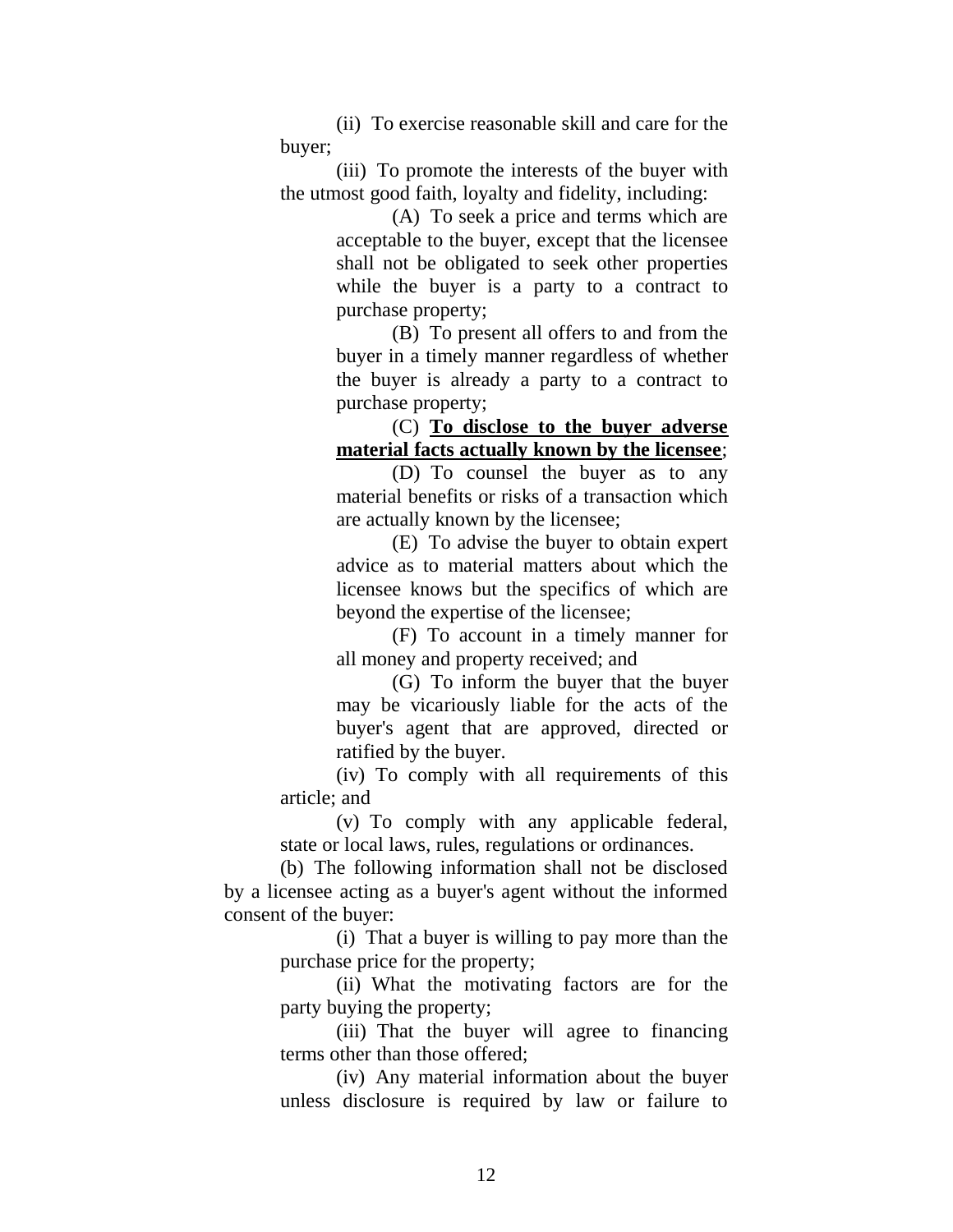disclose the information would constitute fraud or dishonest dealing.

(c) A licensee acting as a buyer's agent owes no duty or obligation to the seller, except that a licensee acting as a buyer's agent shall not make any material misrepresentation or fraudulent misrepresentation regarding an adverse material fact actually known by the licensee.

(d) **A buyer's agent** owes no duty to conduct an independent investigation of the buyer's financial condition and **owes no duty to independently verify the accuracy or completeness of statements made by the buyer or any independent inspector**.

(e) A buyer's agent may show properties in which the buyer is interested to other prospective buyers without breaching any duty or obligation to the buyer. Nothing in this section shall be construed to prohibit a buyer's agent from showing competing buyers the same property and from assisting competing buyers in attempting to purchase or lease a particular property. [Emphasis added.]

[¶18] An "intermediary" shall not act as an advocate or agent for either party and shall be limited to providing those services described below in section (b)(ii) of § 33-28-305:

> (a) **A licensee engaged as an intermediary shall not act as an advocate or agent for either party** and shall be limited to providing those services described in subsection (b)(ii) of this section.

> (b) A licensee engaged as an intermediary shall owe to each party with whom the intermediary has contracted the following duties and obligations:

> > (i) To perform the terms of any written agreement made by the intermediary with any party or parties to the transaction, provided that the terms of the written agreement shall be consistent with this article;

> > (ii) To exercise reasonable skill and care as an intermediary, including:

> > > (A) Presenting all offers and counteroffers in a timely manner regardless of whether the property is subject to a contract for sale;

> > > (B) **Advising the parties to obtain expert advice as to material matters about which the intermediary knows but the**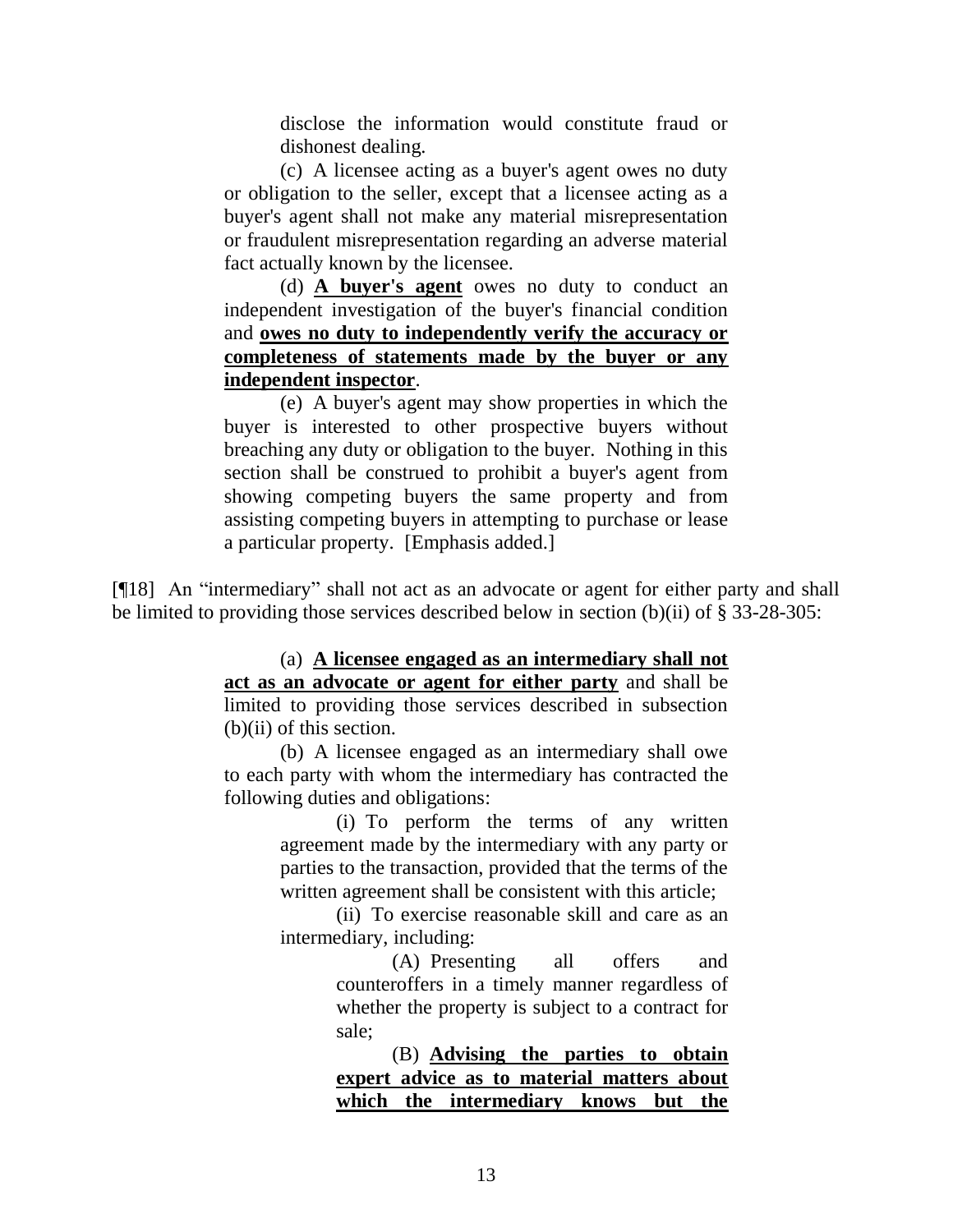### **specifics of which are beyond the expertise of the intermediary**;

(C) Accounting in a timely manner for all money and property received;

(D) Keeping the parties fully informed regarding the transaction;

(E) Obtaining the written consent of the parties before assisting the buyer and seller in the same real estate transaction;

(F) Assisting the parties in complying with the terms and conditions of any contract which may include closing the transaction;

(G) Disclosing to the parties any interests the intermediary may have which are adverse to the interest of either party;

(H) **Disclosing to all prospective buyers any adverse material facts actually known by the intermediary, including but not limited to adverse material facts pertaining to the title, the physical condition of the property, any defects in the property and any environmental hazards affecting the property required by law to be disclosed**;

(J) Disclosing to any prospective seller all adverse material facts actually known by the intermediary, including but not limited to adverse material facts pertaining to the buyer's financial ability to perform the terms of the transaction and the buyer's intent to occupy the property as a principal residence; and

(K) **Disclosing to the parties that an intermediary owes no fiduciary duty either to buyer or seller, is not allowed to negotiate on behalf of the buyer or seller, may be required to disclose information he learns about a property to the other party, and may be prohibited from disclosing information about the other party which if known could materially affect negotiations in the real estate transaction**.

(iii) To comply with all requirements of this article; and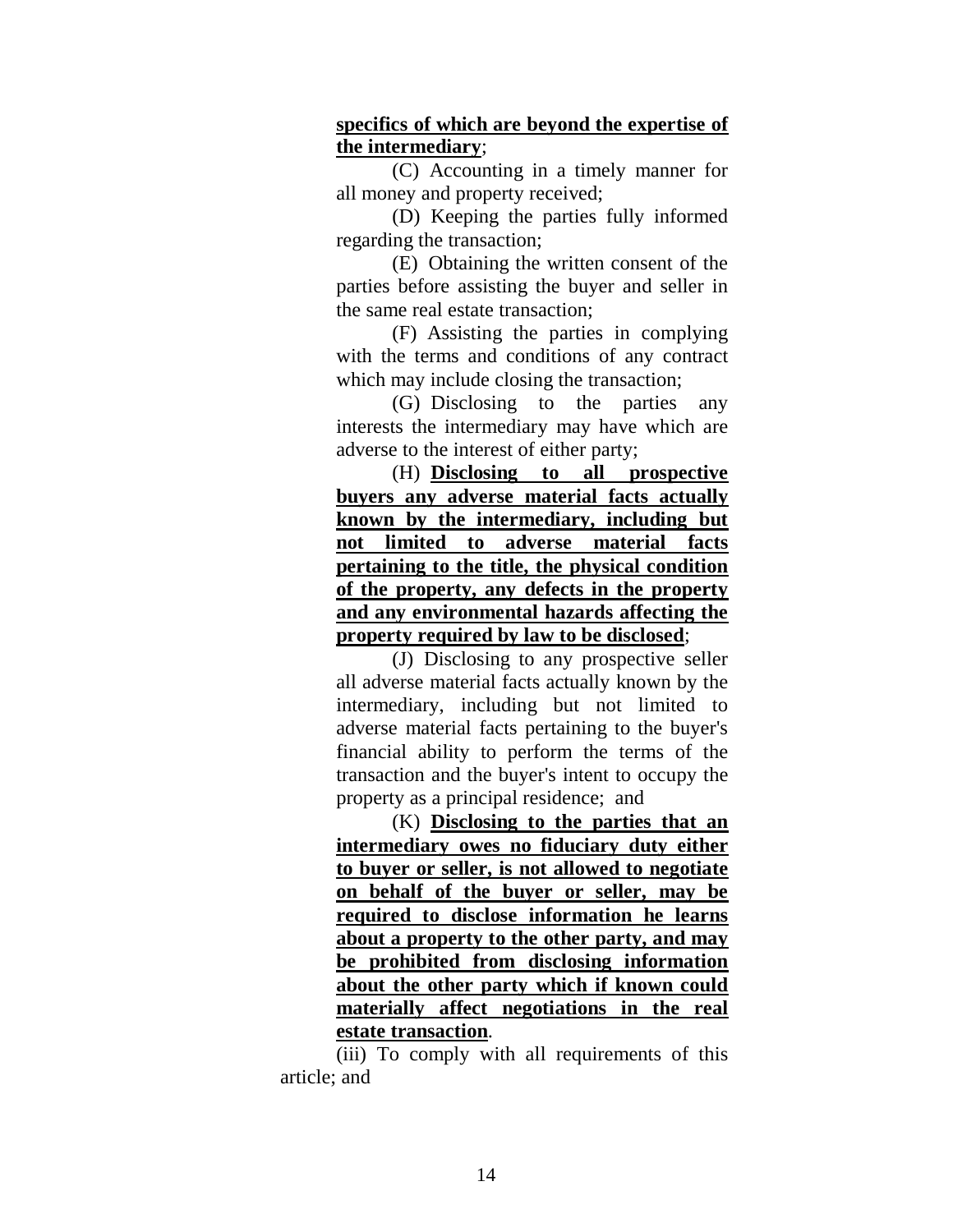(iv) To comply with any applicable federal, state or local laws, rules, regulations or ordinances.

(c) The following information shall not be disclosed by an intermediary without the informed consent of all parties:

> (i) That a buyer is willing to pay more than the purchase price offered for the property;

> (ii) That a seller is willing to accept less than the asking price for the property;

> (iii) What the motivating factors are for any party buying or selling the property; or

> (iv) That a seller or buyer will agree to financing terms other than those offered.

(d) **An intermediary has no duty to conduct an independent inspection of the property for the benefit of the buyer and has no duty to independently verify the accuracy or completeness of statements made by the seller, or independent inspectors**.

(e) An intermediary has no duty to conduct an independent investigation of the buyer's financial condition or to verify the accuracy or completeness of any statement made by the buyer.

(f) An intermediary may do the following without breaching any obligation or responsibility:

> (i) Show alternative properties not owned by the seller to a prospective buyer;

> > (ii) List competing properties for sale or lease;

(iii) Show properties in which the buyer is interested to other prospective buyers; and

(iv) Serve as an agent, subagent or intermediary for the same or for different parties in other real estate transactions.

(g) An intermediary may cooperate with other brokers but shall not engage any subagents. [Emphasis added.]

[¶19] In *Hulse I*, ¶¶ 51-62, 33 P.3d at 138-41, we clarified the duties owed by real estate professionals to clients:

> The Hulses appeal the district court's grant of summary judgment for the defendant BHJ, Inc., a licensed real estate brokerage, for the acts of its agent Amory Hubbard on claims they label negligent misrepresentation and fraud. We take this opportunity to clarify the duties owed by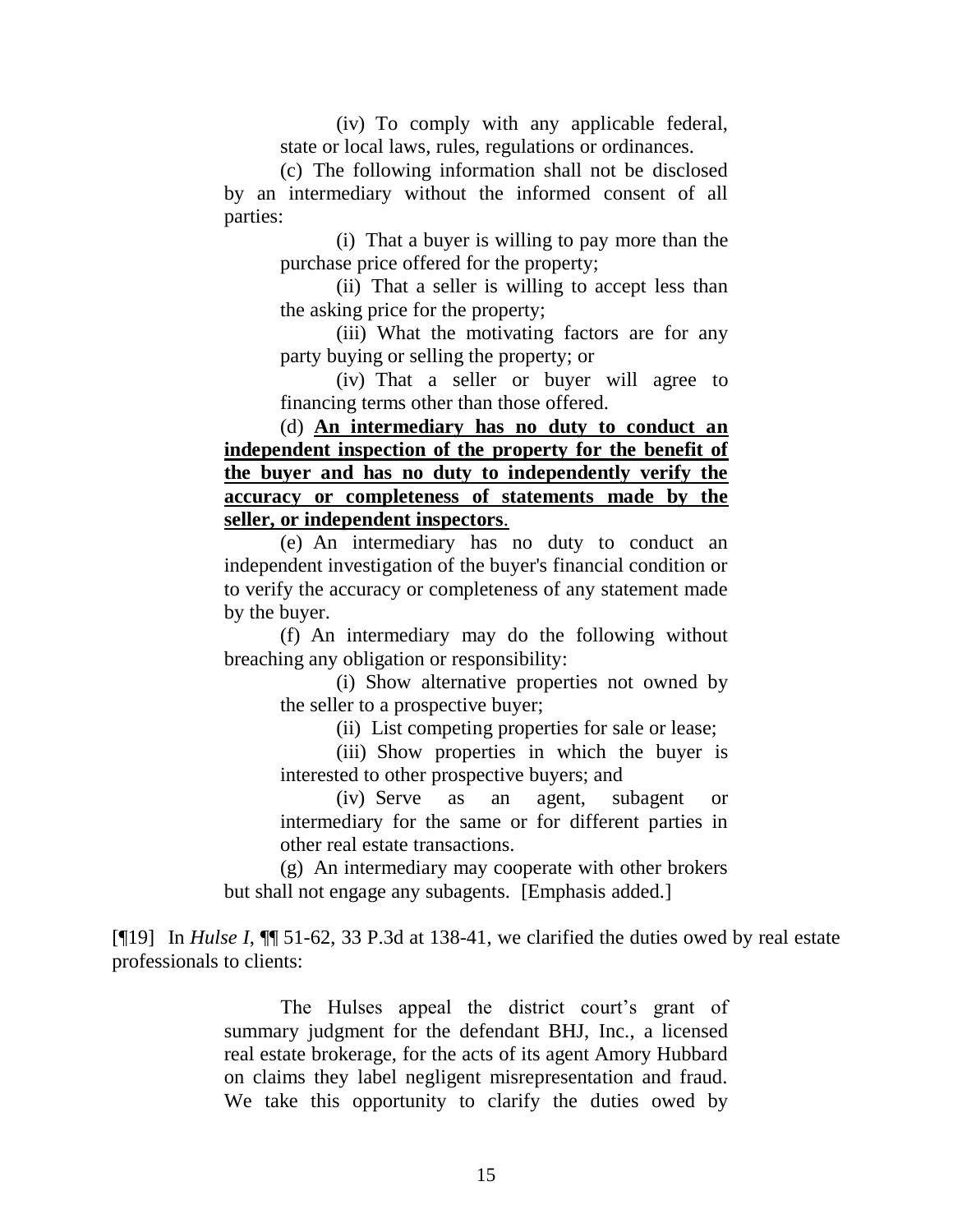licensed real estate brokers, agents, and salespersons and the causes of action that may arise as a result of an alleged breach of those duties.

The Hulses assert a claim of negligent misrepresentation against defendant BHJ, Inc. citing Restatement (Second) Torts § 552. In *Richey v. Patrick*, a case involving claims by purchasers of real property against lay sellers, we discussed the tort of negligent misrepresentation as found in the Restatement and stated that in order for there to have been a negligent misrepresentation, the plaintiff must show that

[o]ne who, in the course of his business, profession or employment, or in any other transaction in which he has a pecuniary interest, supplies false information for the guidance of others in their business transactions, is subject to liability for pecuniary loss caused to them by their justifiable reliance upon the information, if he fails to exercise reasonable care or competence in obtaining or communicating the information.

*Richey*, 904 P.2d 798, 802 (Wyo.1995).

In *Richey*, we found that the sellers had not "supplied false information," as required by the claim, because the sellers had not supplied **any** information to the purchasers. We said, "[a] nondisclosure of information cannot support a claim of misrepresentation; since nothing has been represented, an essential element of the claim is missing." *Id*. at 802 (citing *Burman v. Richmond Homes, Ltd.*, 821 P.2d 913, 919 (Colo.App.1991)). We went on to hold that the crux of the purchasers' complaint was that the sellers should have informed them of a material fact, they owed a duty to do so, and it was this nondisclosure that caused the plaintiff's damage. In *Richey*, we then clarified that the appropriate claim was one for negligent nondisclosure as found within *Restatement (Second) Torts* § 551. However, we declined to apply the *Restatement* section to the plaintiffs" claim because we reasoned that the "as is" clause contained within the purchase contract signed by the sellers and purchasers placed the risk of discovery of adverse material facts upon purchasers of real estate. Thus, we recognized the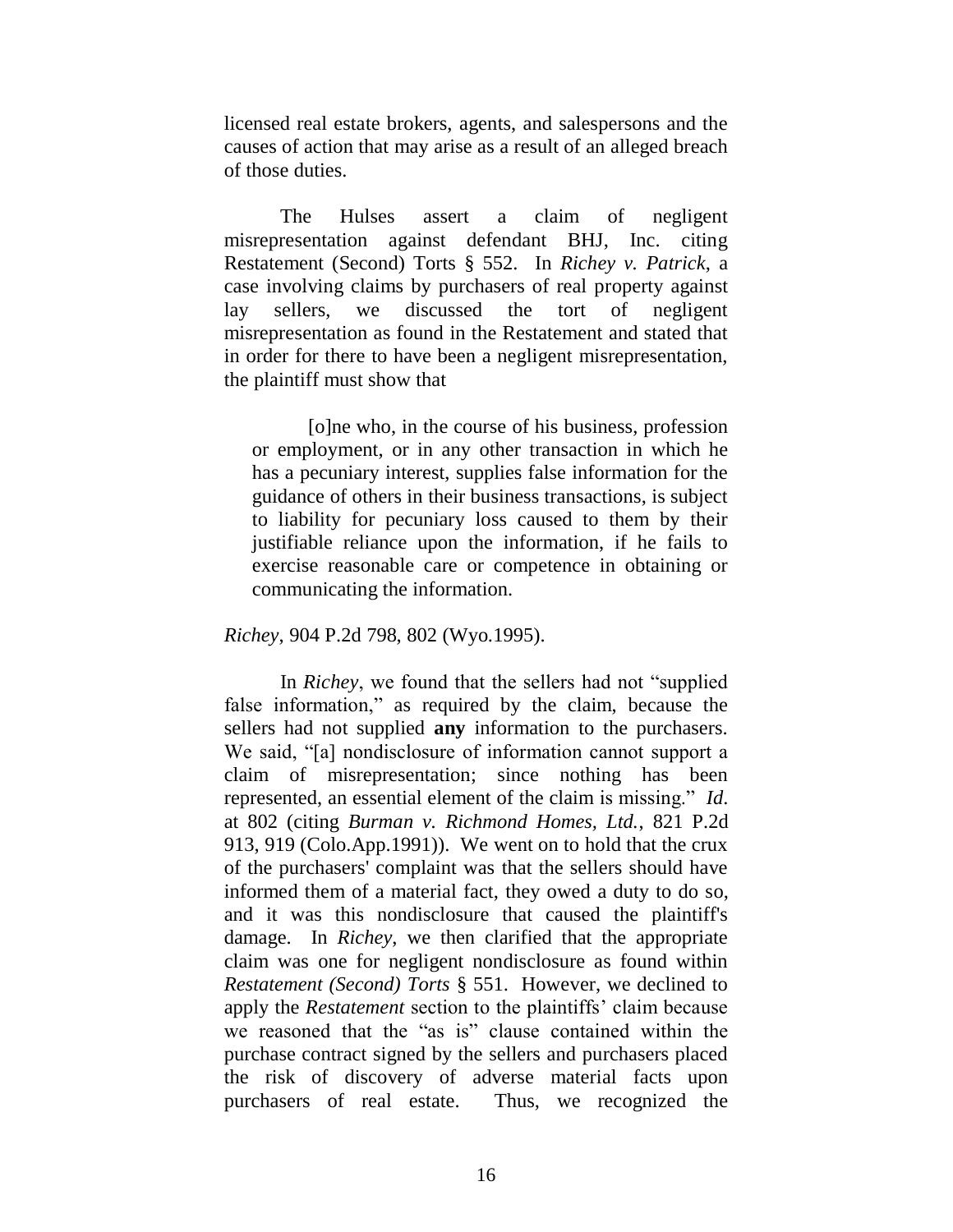relationship between the parties was essentially contractual and held that when a contract places the burden on the purchaser to discover defects, they are barred from seeking relief for negligent nondisclosure. [Emphasis in original.]

Likewise, in our recent case of *Snyder v. Lovercheck*, we addressed as an issue of first impression whether a purchaser of realty could even bring a claim of negligent misrepresentation, a tort action, against a seller when the relationship between the parties arises in contract. Again, we held that the contractual relationship is controlling. When purchasers of realty sign contracts with disclaimers and merger clauses stating that the purchaser is not relying on the representations of the sellers or their agents as to the condition of the property, the contract has allocated the risks of loss resulting from the purchaser's reliance on the seller's representations to the purchaser. In reasoning to our ultimate conclusion, this court had an extended discussion of the distinction between duties arising by tort and those arising by contract. We said:

Tort law proceeds from a long historical evolution of externally imposed duties and liabilities. Contract law proceeds from an even longer historical evolution of bargained-for duties and liabilities. The careless and unnecessary blanket confusion of tort and contract would undermine the carefully evolved utility of both.

In tort, the legislatures and the courts have set the parameters of social policy and imposed them on individual members of society without their consent. The social policy in the field of contract has been left to the parties themselves to determine, with judicial and legislative intervention tolerated only in the most extreme cases. Where there has been intervention, it has been by the application of well established contract doctrines, most of which focus on threats to the integrity of the bargaining process itself such as fraud or extreme imbalance in bargaining power.

#### *Snyder v. Lovercheck*, 992 P.2d at 1087.

As illustrated by our holdings in *Richey* and *Snyder*, this court continues to value the freedom to contract between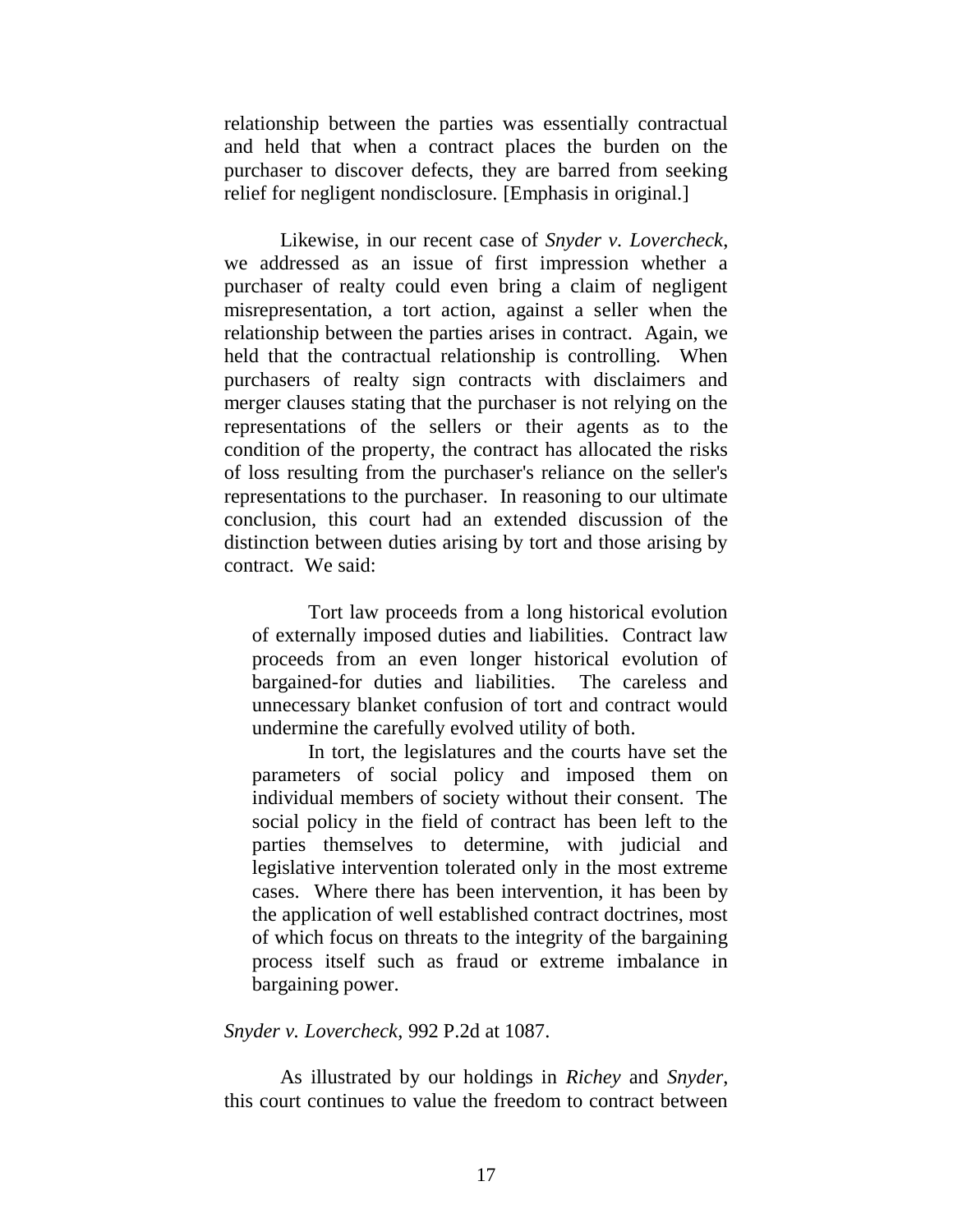sellers and purchasers of realty. We recognize that the parties to the contract may allocate the risks of loss as they so choose. Having done so, absent proof of fraud, we generally allow the unambiguous language found in the parties' contract to control the scope of subsequent litigation. We have been exceedingly reluctant to introduce tort principles into claims that are essentially contract actions.

However, this court's jurisprudence reflects that the inverse rule is likewise valid. Contract principles that govern the parties to a contract are not controlling on claims against nonparty professionals whose duties arise in tort. Our precedents reveal a recognition that tort duties and liabilities imposed by the legislatures and courts are supported by underlying social policies which require the imposition of obligations on a defendant to act reasonably for the protection of a plaintiff. By imposing tort duties, courts and legislatures have externally allocated the risks arising from certain relationships for the protection of the public. Having done so, individual parties are limited in shifting those burdens from the obligor to the obligee by private action.

At this point in time, there can be no doubt that licensed professional real estate agents and brokers are a class of persons on whom the law has imposed affirmative tort duties. Two decades ago this court stated in *Hagar v. Mobley*:

Real estate brokers and salesmen are licensed by the State of Wyoming and required to meet high standards of honesty, integrity, trustworthiness and competency. Theirs is a regulated profession. Failure to satisfy those standards is ground for suspension or revocation of a real estate broker's or salesperson's license. An act licensing real estate agents must be construed in the light of an obvious purpose of protecting the public in the handling of important and valuable transactions relating to real property. **As a result, such an agent does not stand in the same shoes of a lay vendor**. Such realtors owe the vendee the same duties of integrity owed the public at large. They must be honest, trustworthy and competent. [Emphasis in original.]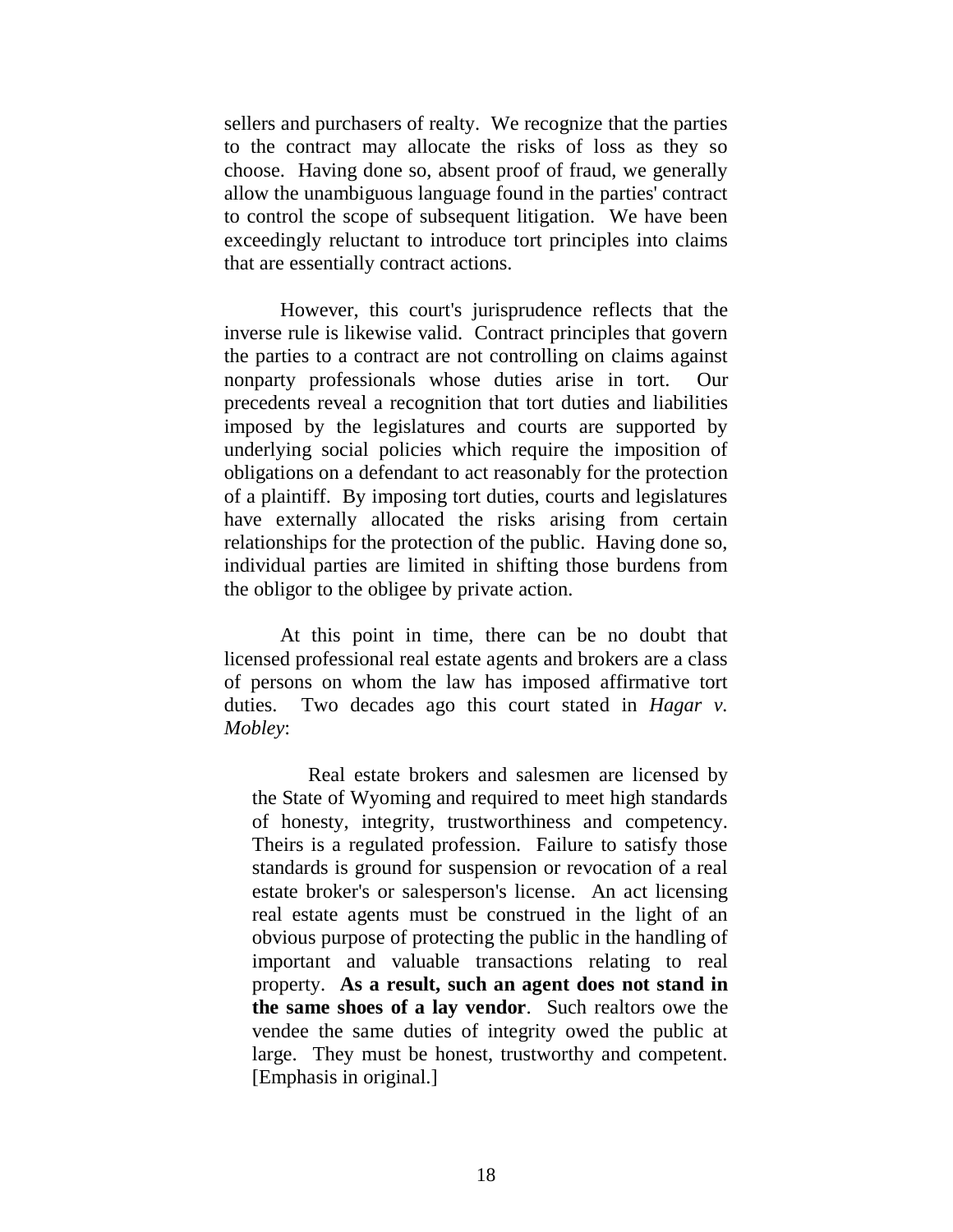*Hagar v. Mobley*, 638 P.2d 127, 136 (Wyo.1981) (emphasis added and citation omitted). In *Hagar*, we cited with approval the reasoning of the Utah Supreme Court reversing the dismissal of a claim against a realtor:

In this state, it is apparent that the rule of caveat emptor does not apply to those dealing with a licensed real estate agent. Though not occupying a fiduciary relationship with prospective purchasers, a real estate agent hired by the vendor is expected to be honest, ethical, and competent and is answerable at law for breaches of his or her statutory duty to the public.

### *Hagar*, 638 P.2d at 137 (quoting *Dugan v. Jones*, 615 P.2d 1239, 1248 (Utah 1980)).

Furthermore, we cited with approval the Montana Supreme Court's then recent holding that real estate brokers have, like other professionals, certain standards of care which must be satisfied. We said that the Montana court observed that the failure to maintain those standards of skill, competency, and integrity exposes realtors to, in effect malpractice actions. *Hagar*, 638 P.2d at 137 (citing *McCarty v. Lincoln Green, Inc.*, 190 Mont. 306, 620 P.2d 1221, 1225 (1980)). This court went on to state that we may exact a high standard of care from realtors and held that the standard of care for realtors may be adopted by the court from a legislative enactment. *Id*. (citing *Distad v. Cubin*, 633 P.2d 167 (Wyo.1981)). We reiterated:

Realtors, just like doctors, lawyers, engineering consultants, and builders, hold themselves out as professionals; it is their job to know their profession. People rely on and trust them. Failure to comply with either the accepted standards in the field or the standards society is willing to recognize as acceptable, is actionable.

*Hagar*, 638 P.2d at 138. As to the question of damages, we held "[t]he liability of real estate agents, brokers and salespersons, as in all actions predicated upon the failure to perform some duty, sounds in tort. In tort cases damages are generally awarded in order to compensate claimants for loss. The measure of damages is the amount which will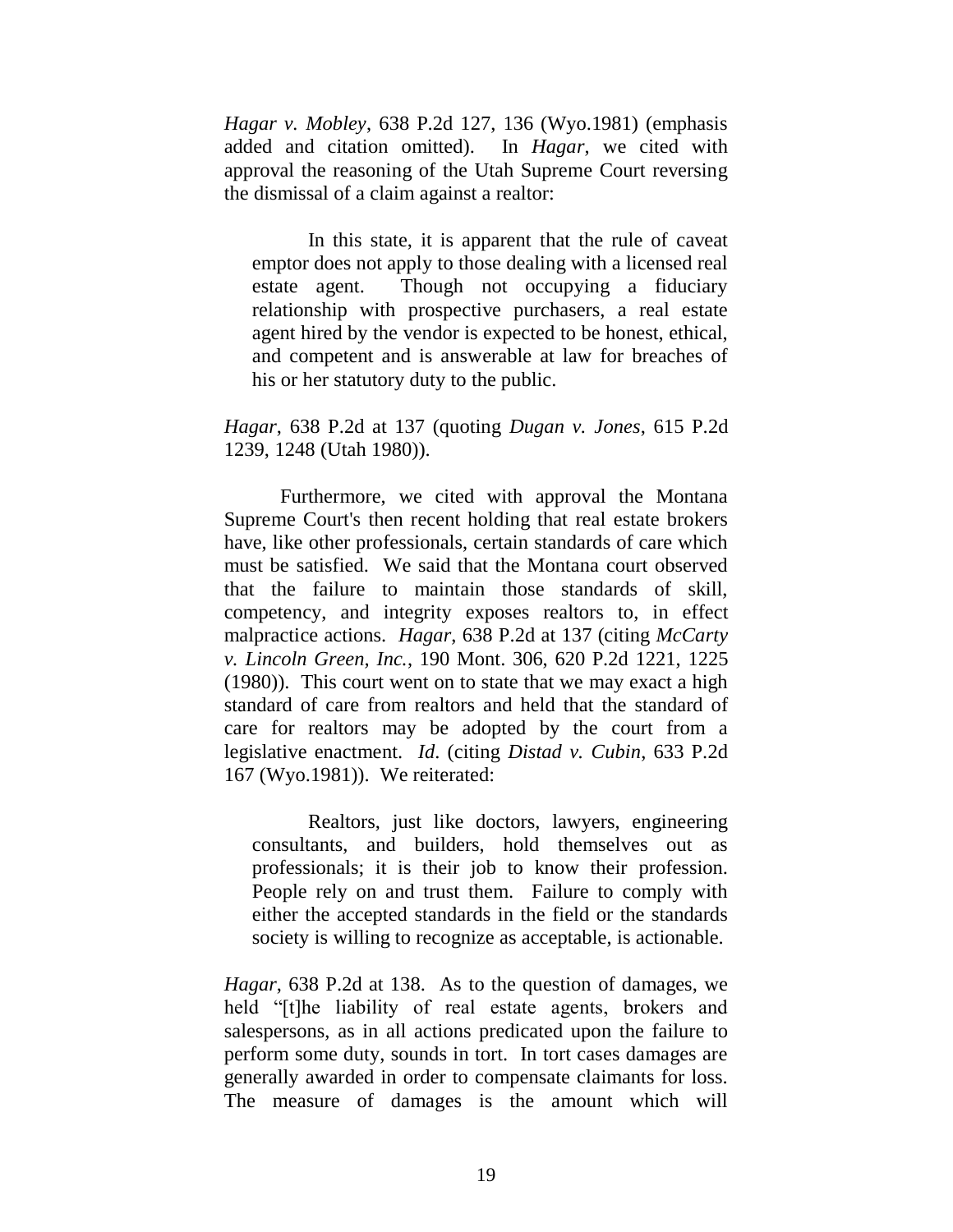compensate for all the detriment proximately caused by the breach of duty." *Hagar*, at 139.

Subsequent to our holding in *Hagar*, parties have apparently seized on the language within the opinion stating the duty of care as "*the broker is liable because of material representations of the principal if he repeats them and knows, or reasonably should know, of their falsity. Liability attaches in this context on grounds of negligence*," *id*. at 137, and have asserted claims labeled "negligent misrepresentation" against both lay sellers and real estate brokers and agents. "Negligent misrepresentation" and "negligent nondisclosure" are generic tort actions found within the *Restatement (Second) Torts* §§ 552 and 551 respectively. These torts have specific elements and, as previously discussed, this court has addressed in various opinions whether to adopt and apply them to claims brought by plaintiffs against sellers of realty and real estate brokers and agents. See *Richey v. Patrick*, 904 P.2d 798 (Wyo.1995); *Snyder v. Lovercheck*, 992 P.2d 1079 (Wyo.1999); *Sundown, Inc. v. Pearson Real Estate Co., Inc.*, 8 P.3d 324 (Wyo.2000). We have also addressed the effect of various exculpatory clauses on the above causes of action. At this juncture, we reaffirm all prior holdings and precedent as applied to lay vendors/sellers of real property and their agents or subagents, who **are not** licensed real estate professionals. [Emphasis in original.]

However, notwithstanding any subsequent confusion in formulating, titling, or deciding tort claims against licensed real estate professionals premised upon their duties imposed by statute, it is abundantly clear that *Hagar* contemplated that the claim was one of professional negligence. This is the holding that we expressly reaffirm by this decision. It is further supported by legislative enactments in 1997 by which the Wyoming Legislature essentially codified the court's holding in *Hagar* and went further to expand and clarify the duty of care owed by real estate professionals to parties when acting as seller's, buyer's or intermediary agents. See Wyo. Stat. § 33-28-303 (LexisNexis 2001) *Seller's agent engaged by seller*; Wyo. Stat. § 33-28-304 (LexisNexis 2001) *Agent engaged by buyer*; Wyo. Stat. Ann. § 33-28-305 (LexisNexis 2001) *Intermediary*. The Wyoming Legislature in 2000 adopted Wyo. Stat. § 33-28-124 *Act, error or omission in the*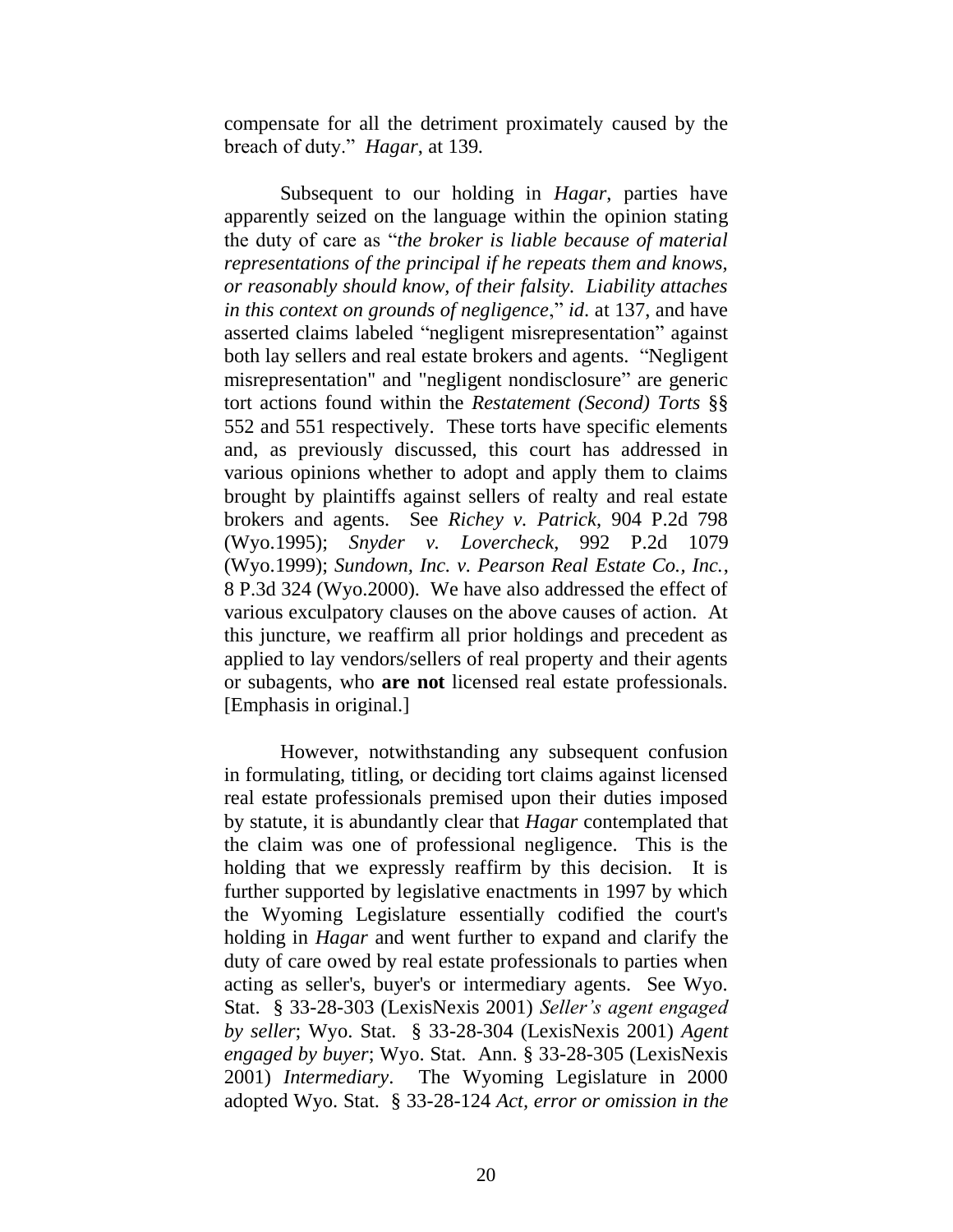*rendering of real estate services*, which provides: "**A cause of action arising from an act, error or omission in the rendering of services provided by a licensee under this act shall be brought within the time limits provided under W.S. 1-3-107.**" **Wyo. Stat. Ann. § 1-3-107 is the statute of limitations for claims of professional negligence. It is applicable to claims arising after the effective date of Wyo. Stat. Ann. § 33-28-124.** (FN9) [Emphasis added.]

As we held in *Hagar*, the court may adopt from legislative enactment a standard of care for realtors. *Id*., 638 P.2d at 137. Wyo. Stat. § 33-28-303(c) provides:

"A broker acting as a seller's agent owes no duty or obligation to the buyer, except that a broker shall disclose to any prospective buyer all adverse material facts actually known by the broker. The adverse material facts may include adverse material facts pertaining to the title and the physical condition of the property, any material defects in the property and any environmental hazards affecting the property which are required by law to be disclosed. The broker acting as a seller's agent shall not perpetuate a material misrepresentation of the seller which the broker knows or should know is false." (FN10)

In *Hagar* we said that the facts necessary to be disclosed are those that are "pivotal to the transaction from the buyer's perspective." *Id*. at 138 (quoting *Tennant v. Lawton*, 26 Wash. App. 701, 615 P.2d 1305, 1309-1310 (1980)).

Having hereby outlined what law is applicable to the liability of real estate brokers and salespersons, we note that the claims asserted by the plaintiffs, while labeled "negligent misrepresentation," essentially assert a breach of the duty of care owed by real estate professionals to non-client buyers. However, as a reviewing court, we are not fact finders in the first instance. The district court's grant of summary judgment did not address the issue of whether BHJ, Inc.'s agent, Hubbard, exercised such care, skill, and diligence as others who are engaged in the profession would ordinarily exercise under similar circumstances in fulfilling the duties imposed upon him by statute. We, therefore, vacate the district court's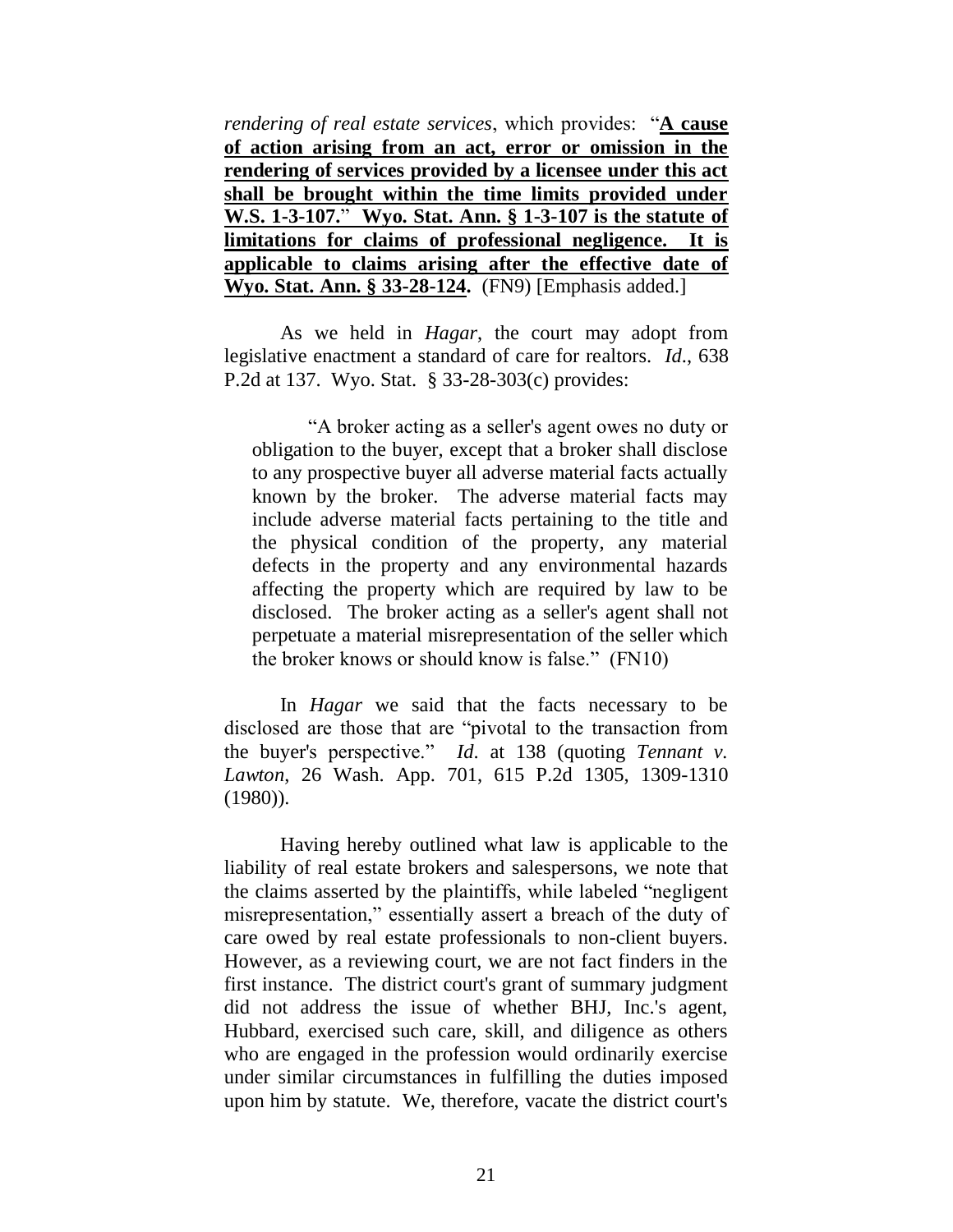grant of summary judgment to BHJ, Inc. on the issue of "negligent misrepresentation" and remand for a determination under the applicable standard consistent with the law we have herein set out.

Also see *Hulse II*, ¶¶ 8-13, 71 P.3d at 264-69; Sam A. Mackie, *Real-Estate Broker's Misrepresentation or Nondisclosure as to Condition or Value of Realty*, 39 Am. Jur. POF3d 309 (1996 and Supp. 2009).

[¶20] With respect to the appeal in Case No. S-08-0250, the district court found that the Throckmartins signed a "Real Estate Brokerage Disclosure" that informed them of Hove's and TOP's role in this real estate transaction and fulfilled the requirements of § 33-28-306. Likewise the "Contract to Buy and Sell Real Estate" also disclosed to the Throckmartins that TOP Realty was working with the buyer as an "intermediary." In addition, the contract assigned the buyers the responsibility for ascertaining the actual condition of the property, as well as making it clear that buyers could not rely on any representation made by sellers or sellers' agents as to the condition of the property, as well as the responsibility for obtaining inspections, including structural inspections. The district court determined that, based on the above cited documentation, Hove would be treated as an "intermediary" and held to that standard. As an intermediary, Hove was required to disclose to the Throckmartins any adverse material facts *actually known* to her. § 33-28-305(b)(ii)(H). The Throckmartins received and signed for a copy of the sellers' disclosure statement which revealed there were problems with the home's foundation. Hove had not yet been into the house at the time the contract was signed by the Throckmartins.

[¶21] For purposes of the summary judgment motion (and only for that purpose), the district court assumed it to be true that the foundation of the home the Throckmartins purchased was damaged, and that Neether and Neether-Oedekoven concealed the structural defects behind false walls and cabinets as alleged by the Throckmartins.

[¶22] However, the Throckmartins were unable to come forward with any facts that suggested that the adverse material facts at issue here were "actually known" to Hove. The Throckmartins rely heavily on Hove"s failure to provide the inspector she hired, on behalf of the Throckmartins, a copy of the owner's disclosure statement. Indeed, during their depositions, the Throckmartins repeatedly admitted the sole basis of their contention that Hove "actually knew" of the defects, was that as a real estate professional, working in Gillette, she should have known, and had a duty to know, about the problems associated with homes in the neighborhood where the subject real estate was located. Thus, the record is devoid of a genuine issue of material fact as to whether Hove breached her duties as an "Intermediary" or that she otherwise breached the terms of the contract between Hove and the Throckmartins. The district court applied this same reasoning to § 33-28-302(g) (**Every contract, duty or relationship within this article,**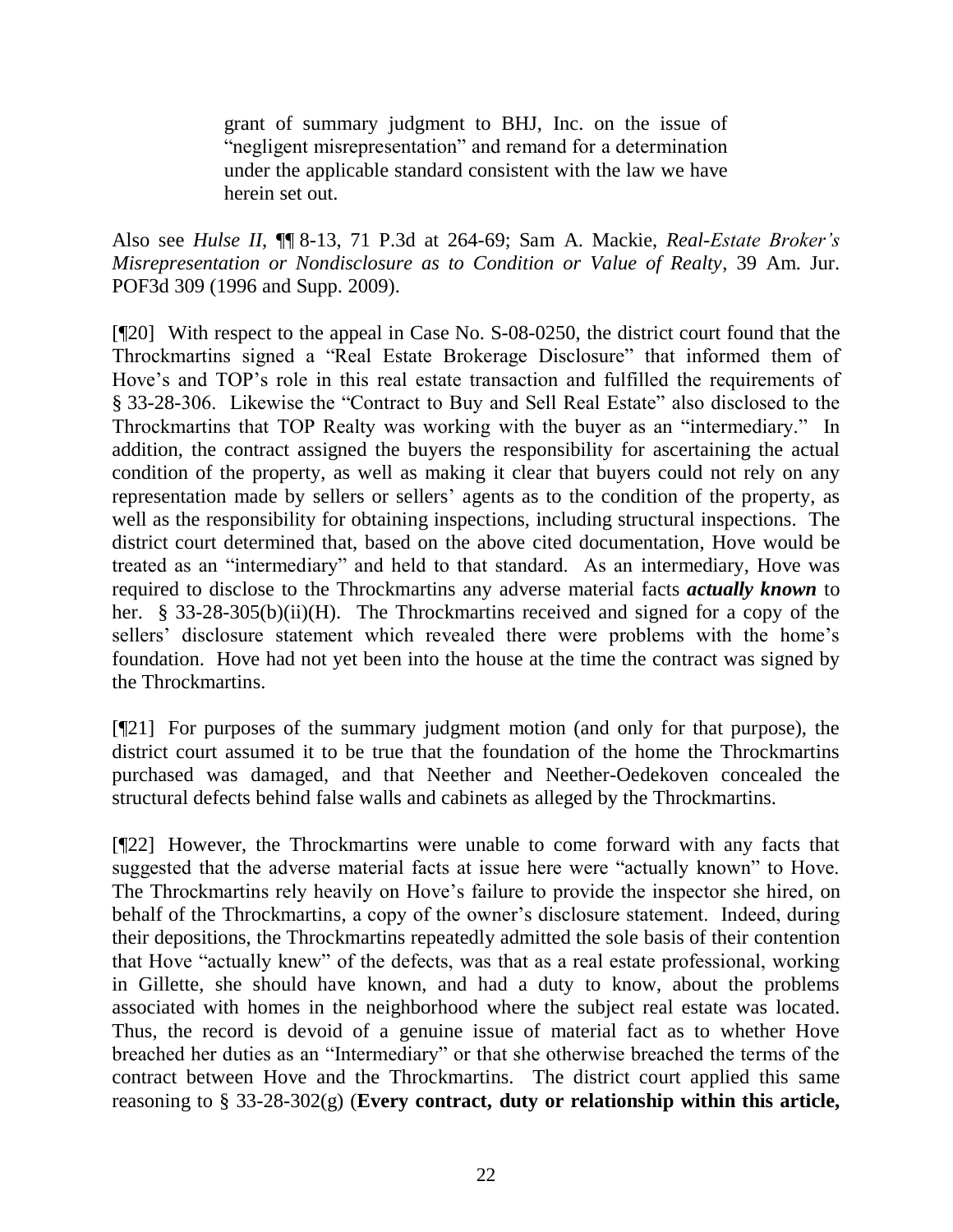**including intermediary or customer relationships, imposes an obligation of good faith and fair dealing in its performance or enforcement***.*), i.e., that the Throckmartins had failed to come forward with any "genuine issue of material fact" which pointed to Hove"s violation of those implied covenants. Once again, the only contention the Throckmartins brought to the fore was that, as a real estate agent in Gillette, she had a duty to know the "actual condition" of all properties she sold to buyers. Hove denied having any actual knowledge of the problems with the house at issue, and the Throckmartins have not pointed us to any pertinent authority that Hove had a duty to be aware of the condition of the properties she showed to buyers. Although the principle of caveat emptor has been blunted in the arena of real estate by case law and statute, the primary responsibility for obtaining adequate inspections of newly purchased homes falls on the buyer, and the record on appeal will not support a factual finding that Hove did anything to frustrate, discourage, or impede the Throckmartins' full right to have complete inspections done on the home they decided to purchase. The Throckmartins contend they did plead professional negligence and that the district court simply overlooked that claim. Our review of the record establishes that no such claim was explicitly made and, furthermore, to the extent it was implicit in the pleadings, the district court implicitly granted summary judgment in that regard as well. Based on our review of the record and the governing law, we conclude the district court was correct in determining that there were no genuine issues of material fact in this matter, and that Hove and TOP were entitled to judgment as a matter of law.

[¶23] With respect to Case No. S-08-0269, the district court's reasoning is somewhat different because the business relationship between the Throckmartins, and Nelson and Re/Max, was different from the business relationship described immediately above in Case No. S-08-0250. The district court identified the Throckmartins' claims against Nelson and Re/Max as follows: breach of contract; that Nelson is subject to censure, probation, suspension or revocation of her license and a fine for violating provisions of § 33-28-111 (and, hence, guilty of professional negligence); fraudulent concealment; and breach of the covenant of good faith and fair dealing.

[¶24] The district court then enumerated what it considered the undisputed facts. In the "Exclusive Right to Sell Listing Contract Intermediary (Residential)" Nelson is identified as an "intermediary." In the "Contract to Buy and Sell Real Estate (Residential)" Re/Max is identified as an "intermediary." As noted above, buyers were cautioned that they could not rely on representations made by the seller or seller"s agents as to the condition of the property. Moreover, neither Nelson nor Re/Max had entered into a contractual relationship with the Throckmartins. For purposes of the summary judgment motion (and only for that purpose), the district court once again assumed it to be true that the foundation of the home the Throckmartins purchased was damaged and that Neether and Neether-Oedekoven concealed the structural defects behind false walls and cabinets as alleged by the Throckmartins.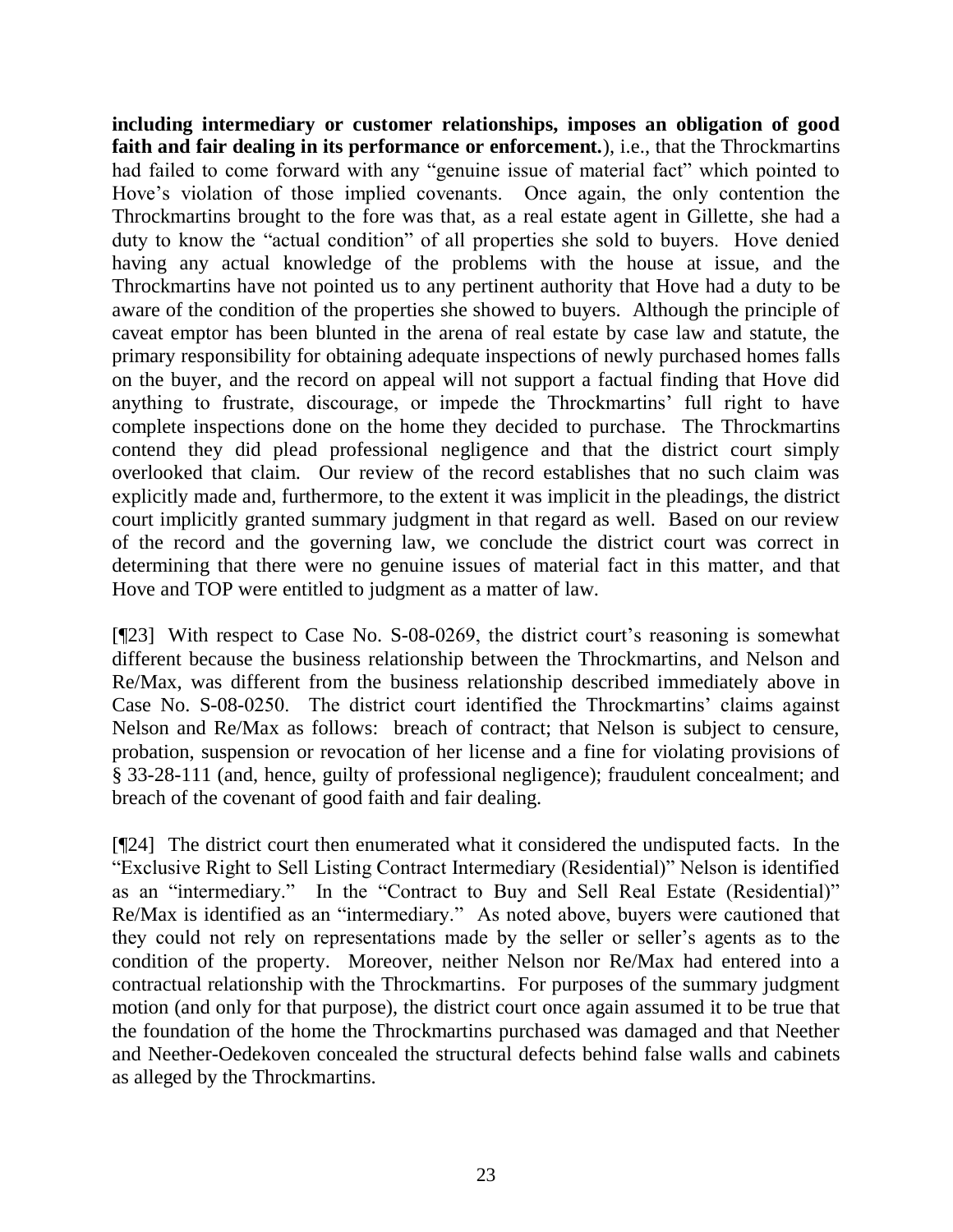[¶25] Continuing its reasoning process concerning breach of contract, the district court noted that a contract can be express or implied. An implied in fact contract may arise where parties act in a manner conveying mutual agreement and an intent to promise. However, there are neither express nor implied duties imposed on Nelson or Re/Max by mutual agreement and, as a result, this cause of action fails. See *Birt v. Wells Fargo Home Mortgage, Inc.*, 2003 WY 102, ¶¶ 15-20, 75 P.3d 640, 649-50 (Wyo. 2003).

[¶26] The district court noted that the Throckmartins contended that Nelson and Re/Max owed them a duty to fully disclose material facts and to affirmatively verify the truth of information or to investigate the property. Furthermore, they contended this duty was breached and, as a result, they suffered pecuniary damages. These contentions amount to a claim for negligent nondisclosure and negligent misrepresentation. See *Hulse I*, ¶ 48, 33 P.3d at 137. A cause of action for negligent nondisclosure is not recognized in Wyoming. *Sundown, Inc. v. Pearson Real Estate Co.*, 8 P.3d 324, 331-32 (Wyo. 2001). Continuing, the district court noted that the Throckmartins did not assert that Nelson and Re/Max affirmatively supplied false information. Rather, they assert that Nelson and Re/Max failed to fully disclose all material facts, or to take reasonable steps to avoid the misrepresentations made by the Neethers. However, alleged nondisclosure would not give rise to negligent misrepresentation, because "a nondisclosure of information cannot support a claim of misrepresentation, since nothing has been represented or misrepresented. An essential element of the claim is missing." See *Hulse I*, ¶ 53, 33 P.3d at 138. Alternatively, theThrockmartins are barred from bringing a cause of action for negligent misrepresentation because they signed the contract which contained a disclaimer to the effect that they were not relying on any representations made by Nelson and/or Re/Max. *Id*., ¶ 63, 33 P.3d at 141. In wrapping up its discussion of the Throckmartins" § 33-28-111 claims, the district court noted that an intermediary in Wyoming

> … has no duty to conduct an independent inspection of the property for the benefit of the buyer and has no duty to independently verify the accuracy or completeness of statements made by the seller, or independent inspectors.

Wyo. Stat. Ann. § 33-28-305(d).

[¶27] The district court addressed the Throckmartins" claims of fraudulent concealment, noting the rule that fraud must be established by clear, unequivocal, and convincing evidence, and that it will never be presumed. That rule applies to a motion for summary judgment. Thus, assuming the party accused of fraud has presented facts that refute the allegation of fraud, the nonmoving party relying on a fraud claim must demonstrate the existence of genuine issues of material facts by clear, unequivocal, and convincing evidence. *McKenney v. Pacific First Federal Savings Bank of Tacoma, Wash.*, 887 P.2d 927, 929 (Wyo. 1994). Fraudulent concealment requires scienter, which refers to the